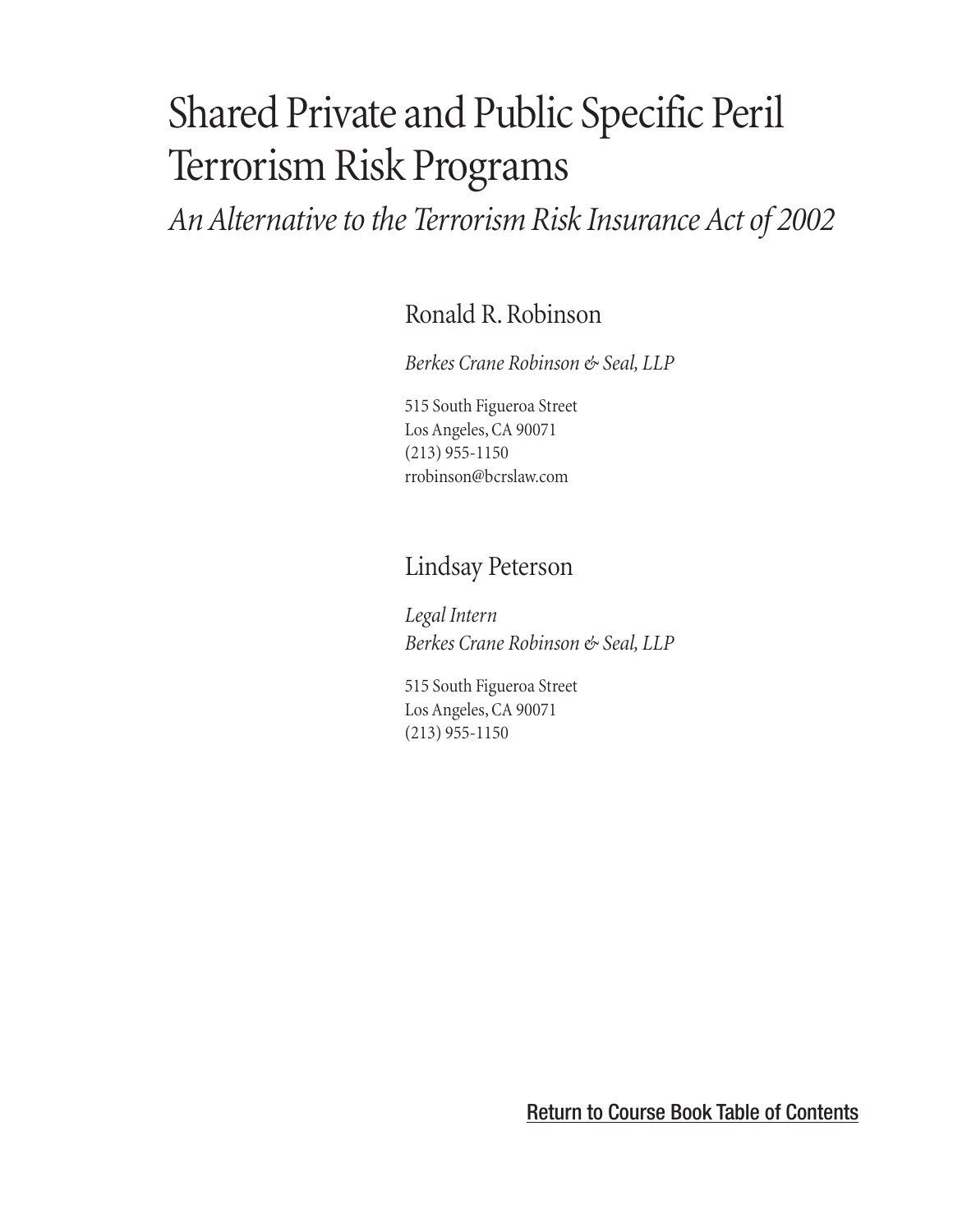<span id="page-1-0"></span>RONALD R. ROBINSON is a partner in Berkes Crane Robinson & Seal LLP, in Los Angeles. He is a mediator, arbitrator, and trial and appellate coverage counsel for a number of insurers and reinsurers dealing with disputes over environmental, asbestos, intellectual property, and entertainment-related losses. Mr. Robinson is a past chair of the DRI Insurance Law Committee, a former member of DRI's Law Institute, and a member of the FDCC.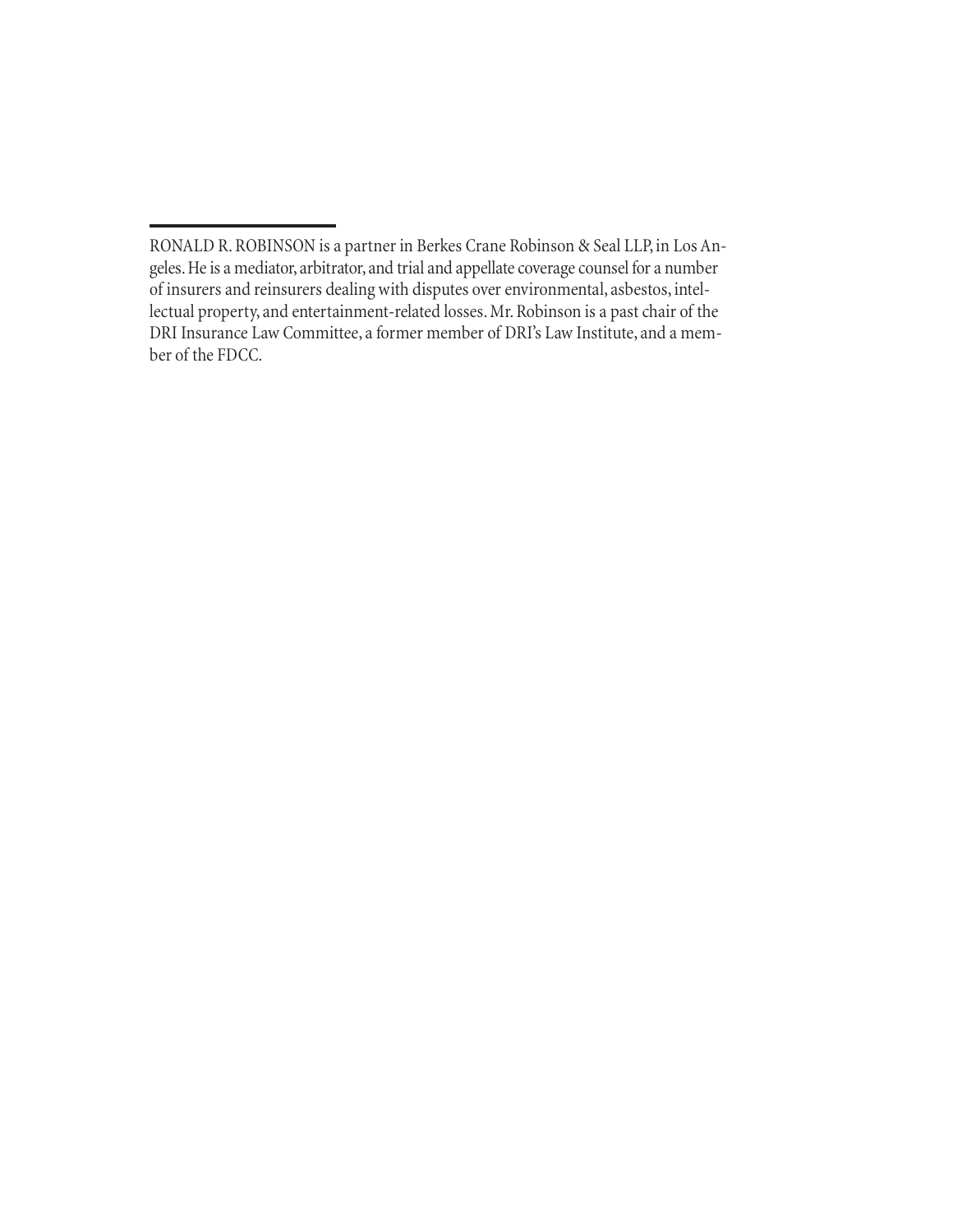## Shared Private and Public Specific Peril Terrorism Risk Programs

*An Alternative to the Terrorism Risk Insurance Act of 2002*

## **Table of Contents**

| II. September 11th Challenges the Resources of Insurance, Business, and                                 |  |
|---------------------------------------------------------------------------------------------------------|--|
|                                                                                                         |  |
| А.                                                                                                      |  |
| Private Re-Insurance Markets Want Terrorism's Risk to be Quantified and Limited  320<br>В.              |  |
| C.                                                                                                      |  |
| Specific Terrorism Limits and Exclusions are being Proposed for "All Risk" Policies  320<br>D.          |  |
| Private Insurance Cannot Assume All of the Business Community's Terrorism Risk  321<br>Е.               |  |
| Governments are Reluctant to Share Terrorism's Risk with Private Insurers or Each Other  321<br>F.      |  |
|                                                                                                         |  |
| Catastrophic Losses, including Terrorist Attacks, Can Be "Covered" by Government<br>А.                  |  |
|                                                                                                         |  |
| Political Risk Property Coverage Provides Underwriting Principles Easily Adaptable<br>В.                |  |
|                                                                                                         |  |
| C.                                                                                                      |  |
| D.                                                                                                      |  |
| Ε.                                                                                                      |  |
|                                                                                                         |  |
| А.                                                                                                      |  |
| В.                                                                                                      |  |
| C.                                                                                                      |  |
| Dispute Resolution, Administrative Regulation, and Choice of Law Options<br>D.                          |  |
|                                                                                                         |  |
|                                                                                                         |  |
| А.                                                                                                      |  |
| B.                                                                                                      |  |
| C.                                                                                                      |  |
| D.                                                                                                      |  |
| Е.                                                                                                      |  |
| F.                                                                                                      |  |
| G.                                                                                                      |  |
|                                                                                                         |  |
| Appendix—The World Jurist Association's Madrid, Spain, 2002 Resolution on Terrorism Risk Insurance  334 |  |
|                                                                                                         |  |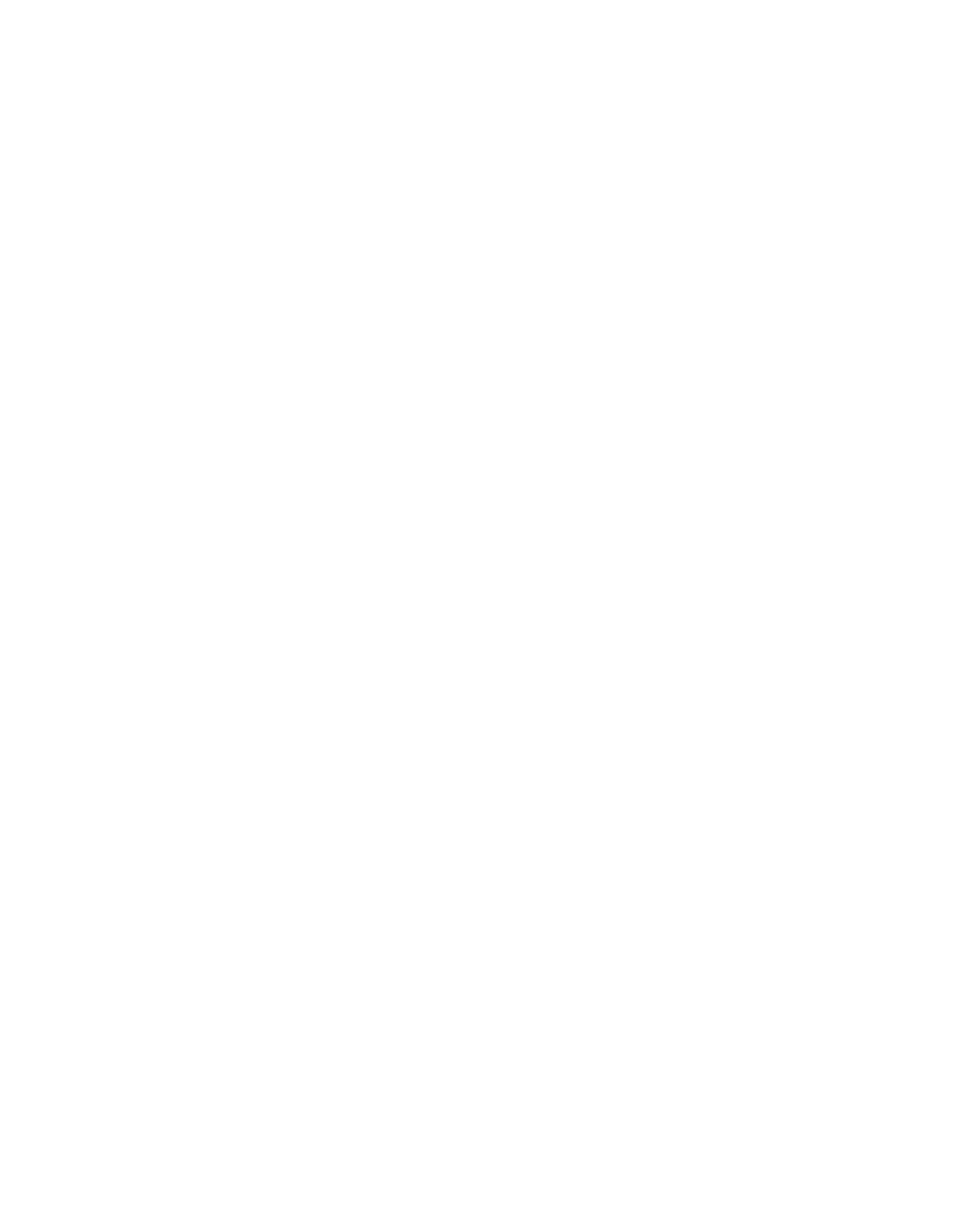<span id="page-4-0"></span>Shared Private and Public Specific Peril Terrorism Risk Programs *An Alternative to the Terrorism Risk Insurance Act of 2002*

#### **I. A New Specific Peril Terrorism Coverage: Proposal Summary**

The terrorist attacks of September 11th altered the lives of all people, dislocated their economic institutions, and rewrote a host of their government's policies throughout the world. More than one year later, the debate on how best to compensate the casualties and repair the damage of September 11th, as well as the critical need to protect against future attacks and defeat terrorism, continues to dominate every personal, business, and government agenda.

Each segment of society has something it can and ought contribute to the war against terrorism. Private insurance communities worldwide are playing a singularly valuable role in this effort. Terrorism's immediate goal is to destroy life and property, end any sense of security, and create fear. Insurance's historical goal is to protect life and property, provide a sense of security, and promote freedom from fear in the face of catastrophic damage and loss. Thus, the insurance companies in each developed nation have a direct and unique role to play in helping to defeat this old, but newly dangerous, enemy, simply by covering the risk posed by terrorists. Yet, the potential magnitude of new terrorist attacks presents a clear and present threat to the solvency of insurance communities in every nation. Consequently, insurance coverage for terrorism cannot continue, let alone expand, unless individual governments and the nations of the world act together with the private carriers so that each party can accept an appropriate portion of this newly expanded risk.

What is needed is a tripartite partnership between the insurance companies in each developed nation *and* their respective governments *and* the international community of nations, all acting together, to underwrite a new Specific Peril Terrorism Coverage Program ("SPTC Program"). Historically, "all risk" policy forms—as opposed to "specific peril" forms—in the three basic lines of private insurance include this risk generally, without specific reference to these kinds of attacks. However, an "all risk" policy simply does not provide the specificity that many analysts believe is now crucial to the continuation, let alone the expansion, of coverage for catastrophic terrorist attacks. Consequently, traditional specific peril based insurance principles ought to be adopted to underwrite and draft a separate coverage section or endorsement that can serve to establish the Program proposed in this article. Such an approach can safely continue and expand this coverage because specific peril based insurance will clearly define and limit the risk undertaken by each partner. Thus, future terrorist losses can be quantified and prudently insured.

The proposed SPTC Program consists of three specific peril policy based tiers of coverage: first, a private sector layer made up of primary, umbrella, and excess carriers, cons*tructed much like classic large risk programs; second, a government layer that attaches above the limits* of the private sector layer and "follows form" to the underlying SPTC policies; third, an international layer consisting of a fund created by participating nations that attaches above the limits of a given partner nation's layer and, likewise, follows form to the private sector layer SPTC policies. The fund could be chartered under the auspices of the United Nations and governed pursuant to whatever structure is acceptable to participating nations ("U.N. Fund"). Traditional marketplace forces, working in tandem with sovereign politics, would serve to create the Program's tri-tier coverage mechanism, as well as fix the different "limits" and attachment points for the private, governmental, and U.N. Fund "layers" of coverage.

The SPTC Program would encompass all of the traditional insurance lines that responded historically to terrorist losses, including: (1) life, workers' compensation, health, and accidental loss policies ("Personal Lines"); (2) first-party policies for fire, property destruction, and business interruption loss ("Property Lines"); and (3)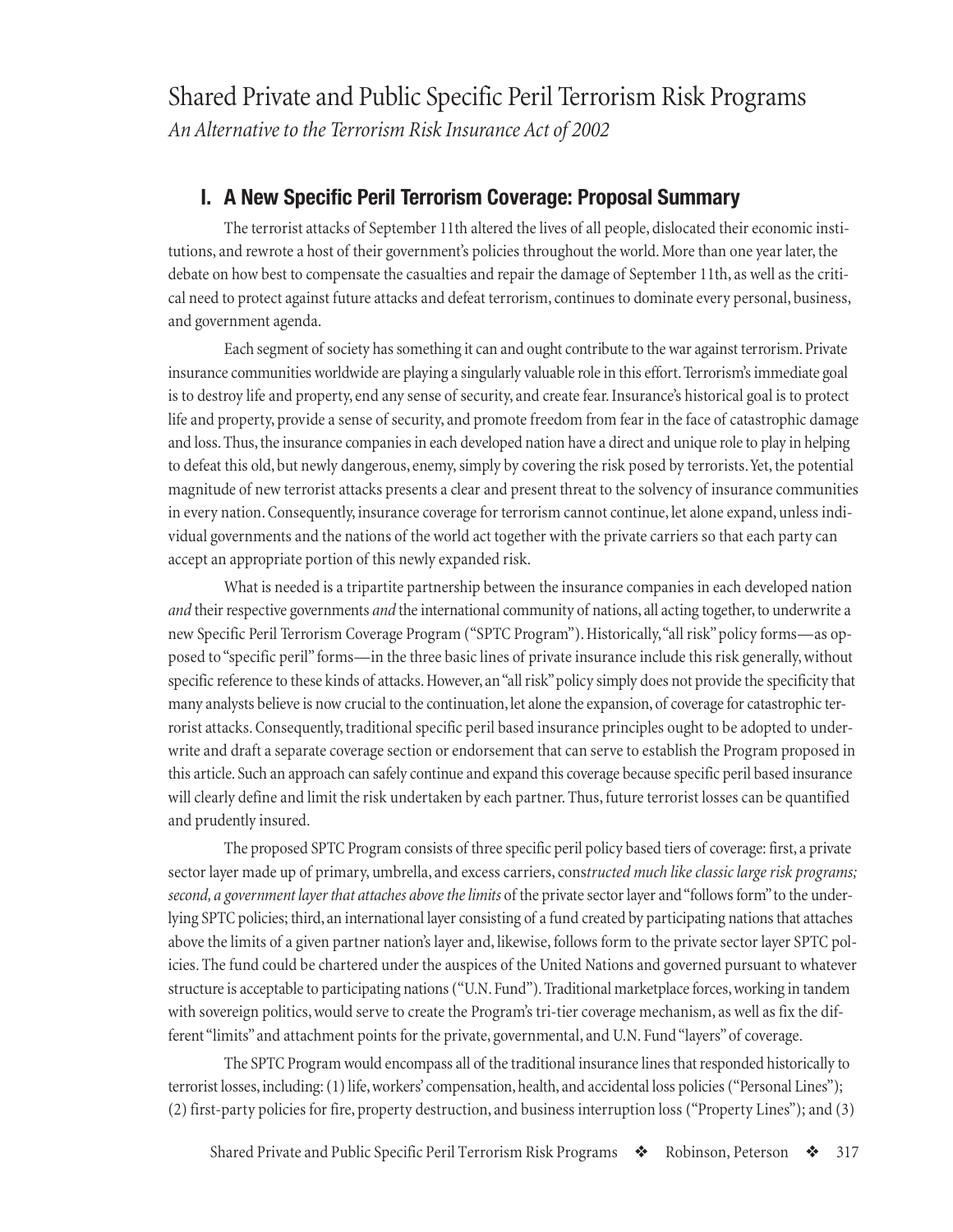third-party policies for casualty claims and lawsuits ("Casualty Lines"). The Program would rely on these same policies, rewritten for this risk using separate coverage sections or endorsements based on specific peril underwriting principles, to replace the current "all risk" coverage, as well as to expand the new cover prudently. As for those undeveloped nations that do not have insurance communities, but seek the protection of an SPTC Program, carriers worldwide would have an opportunity to create a private sector layer for this Program in those sovereign states.

The SPTC Program would be financed by premiums at the private insurance layer only, with treasury revenues and surpluses being used to fund each nation's governmental layer. Each nation would also fund its *pro rata* share of a given loss that attached the U.N. Fund, on a case-by-case basis. Of the three partners, the insurance community has the most efficient mechanism to collect premium from and return it to all segments of society through investments, payment of claims and awards, and the creation of jobs. Thus, premiums are best left to funding only the private layer and ought not be the source of the monies that directly support the public national and international layers. Traditional private sector economic forces, bolstered by premium mechanisms, in turn can act to stimulate a given nation's economy, increase its treasury revenues, and fund the public "layers," nationally and internationally. Should governments directly receive premium dollars, political pressure would surely be brought to bear to reallocate these monies to "other important works," leaving the cupboard bare should an attack occur.

Under the SPTC Program, insurance communities worldwide would not be called upon to assume more terrorist related risk than they could safely underwrite alone. Instead, these private sector resources would be paired with the infrastructures and unique financial resources of the public partners to respond fully to the specified terrorist-caused losses. When the limits of the policies in the relevant lines of private sector insurance could not pay a given loss, per event or in the aggregate, the relevant government layer would provide the additional protection needed for that claim. If a given loss, per event or in the aggregate, exceeded both the relevant private and government tiers, the U.N. Fund would serve as the Program's layer of last resort. As governmental and/or U.N. Fund tiers become involved in a given claim, however, the last private carrier covering such loss would continue to defend and administer the claim, with the monies necessary to pay the loss above the relevant private sector carrier's per event or aggregate limits coming first from a given government's layer and thereafter, if needed, from the U.N. Fund layer.

The SPTC Program would not require dramatic changes to the infrastructures of the participating insurance communities or nations or to the laws that govern them. Moreover, creation of an SPTC Program need not be delayed pending resolution of the myriad of civil justice and public policy issues that now dominate insurance, tort, and government reform agendas. As these far-reaching questions are answered, the resulting solutions can simply be applied to an SPTC Program.

The creation of the SPTC Program in each nation would best proceed in the context of a worldwide examination of this global risk. The United Nations is the entity best suited to convene a conference of insurance professionals, coverage lawyers, state insurance regulators, and government statesmen from all participating countries to discuss and coordinate creation of a Specific Peril Terrorism Cover Program in each nation. This same conference could also propose the ways and means to create and implement the U.N. Fund. When the SPTC Program concept was presented in four extensive white papers (including an expanded version of this paper) at the World Jurist Association's ("WJA") Conference on International Terrorism in Madrid, Spain, in April 2002, the WJA passed a resolution calling upon the U.N. to convene just such a conference (see the reprint at the end of this article). The U.N. has received this request but has yet to act on it.

The SPTC Program has been designed to be created by its partners from the "ground up," rather than im-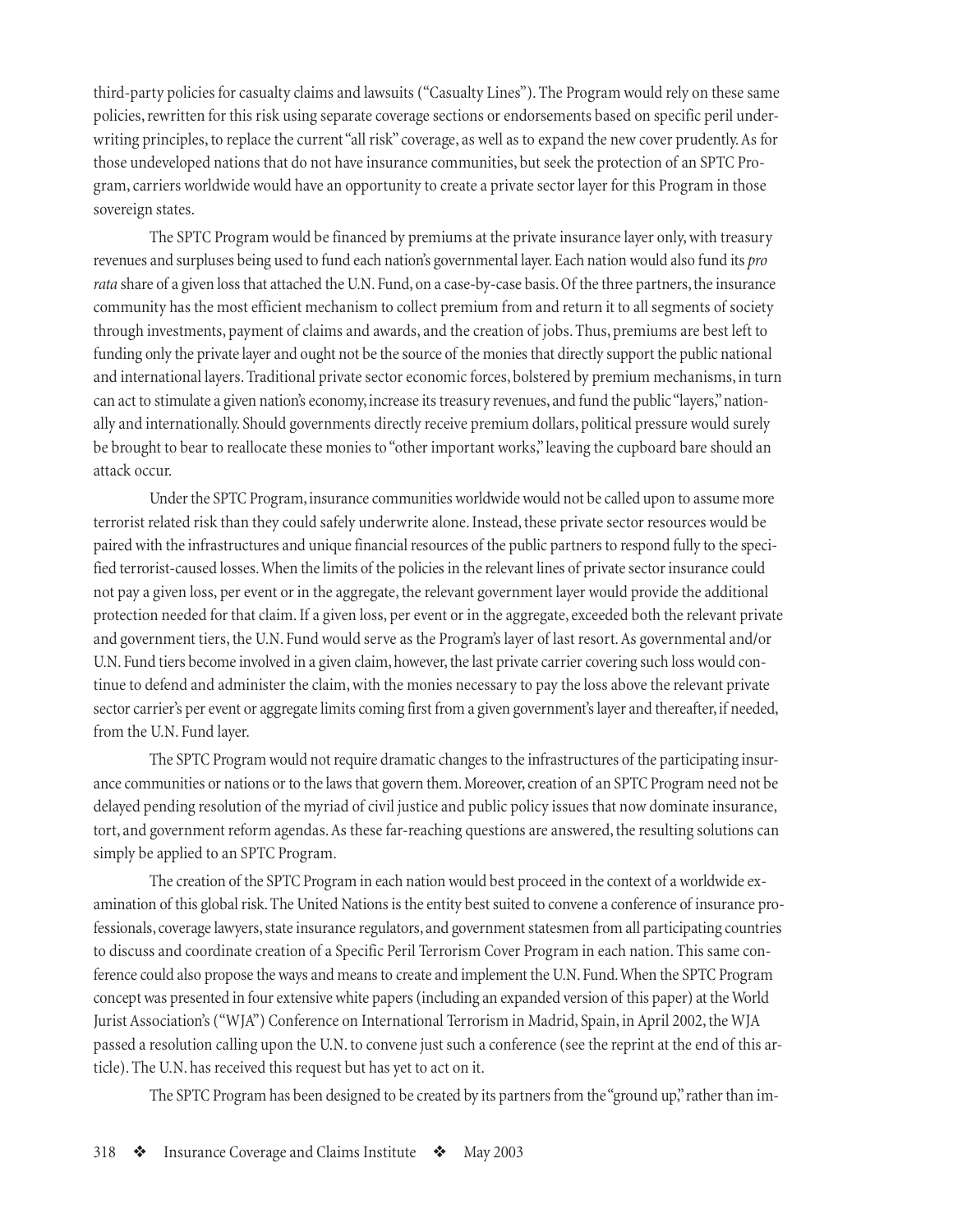<span id="page-6-0"></span>posed from "the top down." Each sovereign will provide stability and security while its private insurance market adjusts the Program's policy forms, illuminates underwriting choices, and fixes Program policy limits, attachment points, and private sector premiums. More importantly, as the SPTC Program matures, each nation's insurance community can replenish and protect its overall surplus and premium base.

The United Kingdom, Spain, South Africa, Israel, and the United States have in the past provided insurance for other forms of catastrophic loss. These programs prove the viability of solvent coverage for this new catastrophic risk. In addition to the protection and stability it would clearly be able to provide, if an SPTC Program is created in each nation, private market forces and geopolitical realities will soon disclose the true role being played by a given sovereign in the war on terrorism. It simply will not be feasible for any nation to long foster or support acts of terrorism while being required to pay for the losses it helps to create throughout the world. This is the overriding benefit of this proposal, which seeks to combat fear, build a sense of security, and protect society from the acts of terrorists.

#### **II. September 11th Challenges the Resources of Insurance, Business, and Government Communities Worldwide**

#### **A. Private Direct Insurance Markets Face a New Catastrophic Risk**

In the United States, the scope of coverage for the three major lines of insurance is regulated separately in each state, the District of Columbia, and Puerto Rico (hereinafter the "52 Regulatory Jurisdictions"), rather than on a national or federal basis. Property and Personal Lines have traditionally been required by these regulators to respond to terrorism losses under "all risk" policies. Even acts of nuclear, chemical, or biological terrorism are not excluded from most Property and Personal Line policies. This is because "all risk," as opposed to "specific peril," covers have neither war risk nor terrorism act exclusions. Casualty Lines likewise use "all risk" forms (except for E&O, D&O, Personal Injury, and other like specific peril policies), but these covers are liable for a terrorist loss only if it falls outside the definition of a war risk or other applicable exclusion or condition.

The total September 11th loss is estimated to be over \$50 billion. About 80 percent of that loss will likely be covered as follows: (1) workers' compensation carriers will pay approximately \$5 billion; (2) life carriers will pay approximately \$6 billion; (3) Property Lines will pay about \$12 billion; and (4) Casualty Lines will pay between \$18 and \$20 billion. The remaining \$7 to \$9 billion will not be paid by any line of insurance. Many of the carriers responding to September 11th losses are U.S. domestic companies. However, 60 percent of the actual covered losses will be paid by carriers with principal places of business outside of the United States.

Assuming the emerging consensus of a \$50 billion loss on September 11th, Property and Casualty Lines will pay 60 percent (\$30 billion). This \$30 billion figure in turn represents 30 percent of the total current U.S. Property and Casualty Policy Surplus of \$100 billion. To put the 30 percent figure in its full market context, there is about \$125 billion of available Property and Casualty re-insurance surplus in the U.S. Consequently, the direct Property/Casualty and Re-insurance market's shared loss of \$30 billion is only 13.5 percent of that combined market's surpluses (\$225 billion). This graphically illustrates the impact on Property/Casualty insurers of any loss of re-insurance cover for this risk. Direct markets have more than a 200 percent increase in risk when acting alone, as opposed to much lower exposure when acting with re-insurance resources.

It is beyond debate that several more significant terrorist acts, or even one event with losses greater than those on September 11th, will result in a demand on the private insurance community worldwide in general, and on many United States carriers in particular, that will result in significant cash flow problems for all that will put some companies at risk for insolvency. Market pressures already in play have put a few companies on a negative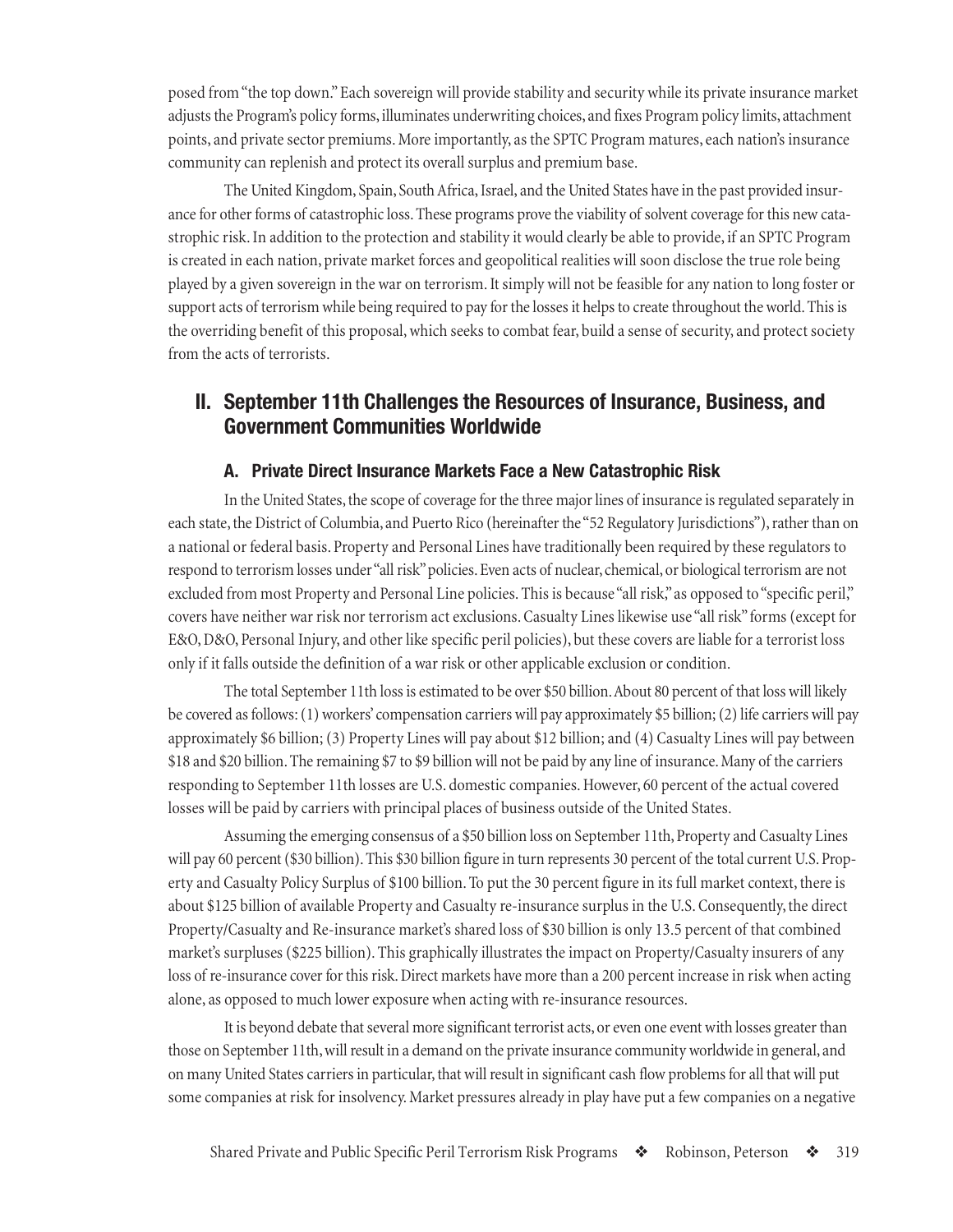<span id="page-7-0"></span>rating or credit watch as a direct result of the magnitude of their September 11th payments and/or future risk. While the primary, umbrella, and excess carriers in all lines responded admirably to September 11th losses, few carriers can stay solvent, let alone have sufficient cash, if called upon to respond fully but *alone* to future terroristcaused losses. This is why both the government and U.N. Fund layers of coverage are needed for an SPTC Program.

#### **B. Private Re-Insurance Markets Want Terrorism's Risk to be Quantified and Limited**

One of the major obstacles to continued, let alone expanded, terrorism coverage is the prospective refusal of many re-insurers to "follow the fortunes" of their direct market policyholders for this specific risk. Re-insurers are threatening to add war or terrorism risk limit caps or outright exclusions to their treaties and facultative contracts in order to reduce or deny future terrorist claims. The direct market has not and, in many cases cannot, invoke similar bars to coverage. In fact, elected representatives in many jurisdictions have said they will not permit such limits or exclusions in Personal and Property Lines, let alone Casualty Lines of coverage. As terrorism amendments become part of the re-insurance renewal process, the "exclusion" debate will bring added instability to direct insurance markets worldwide.

Without continued re-insurance, the direct market must act to exclude this risk *or* obtain enough premium to remain solvent *or* "go bare;" *i.e.*, cover terrorism's losses without re-insurance. The parties are now at impasse, and there appears to be no viable solution in the immediate or foreseeable future except for governmental intervention. The SPTC Program proposes just such a lifeline.

#### **C. General Insurance Premiums are Increasing to Meet Terrorism's Risk**

The premium market had begun to "stiffen" about a year before September 11th, generally raising policy pricing for the first time in ten years. In the absence of a specific terrorist exclusion in most direct market policies, premiums increased again after September 11th from as little as 10 percent to 20 percent up to 200 percent, depending on the line of coverage and the perceived terrorism risk. However, the market has not and probably will not charge a separate terrorism cover premium. Such an approach is viewed by most analysts as not being successful in the general, as opposed to the specialty lines markets. The SPTC Program will, therefore, rely at the private sector layer on the general premium mechanisms now in place for "all risk" policies, with the amount thereof adjusted upwards to fund the new separate policy sections or endorsements required to add the Specific Peril Terrorism Coverage Program to these traditional contracts.

To the extent that special market terrorism insurance is being offered at all, it is available at much higher premiums. Only a few individuals or companies have the financial resources to buy the special policies, which are designed to cover large limit terrorism exposure. In summary, this coverage is available, but the carriers offering it are increasing deductibles and creating specific and generally lowers limits for this protection.

#### **D. Specific Terrorism Limits and Exclusions are being Proposed for "All Risk" Policies**

The Insurance Services Offices ("ISO") is the entity in the U.S. that presents and seeks to qualify premium rates and standard policy provisions on behalf of insurers in each of the 52 Regulatory Jurisdictions that separately govern insurance activities. ISO has now acted on behalf of direct Property and Casualty carriers to reduce cover for terrorist risks in each of the 52 Regulatory Jurisdictions. Currently, all jurisdictions but California, Florida, Georgia, New York, and Texas have accepted the proposed exclusion as an interim measure pending word from the re-insurance market on its coverage for this risk. However, the aforesaid five "hold-out" states account for 35 percent of the total U. S. insurance market, and their relevant regulatory agencies have either denied approval of the exclusion or suggested revisions in language, which are still being debated.

The ISO proposal seeks to both limit and exclude the terrorist coverage that each "all risk" property and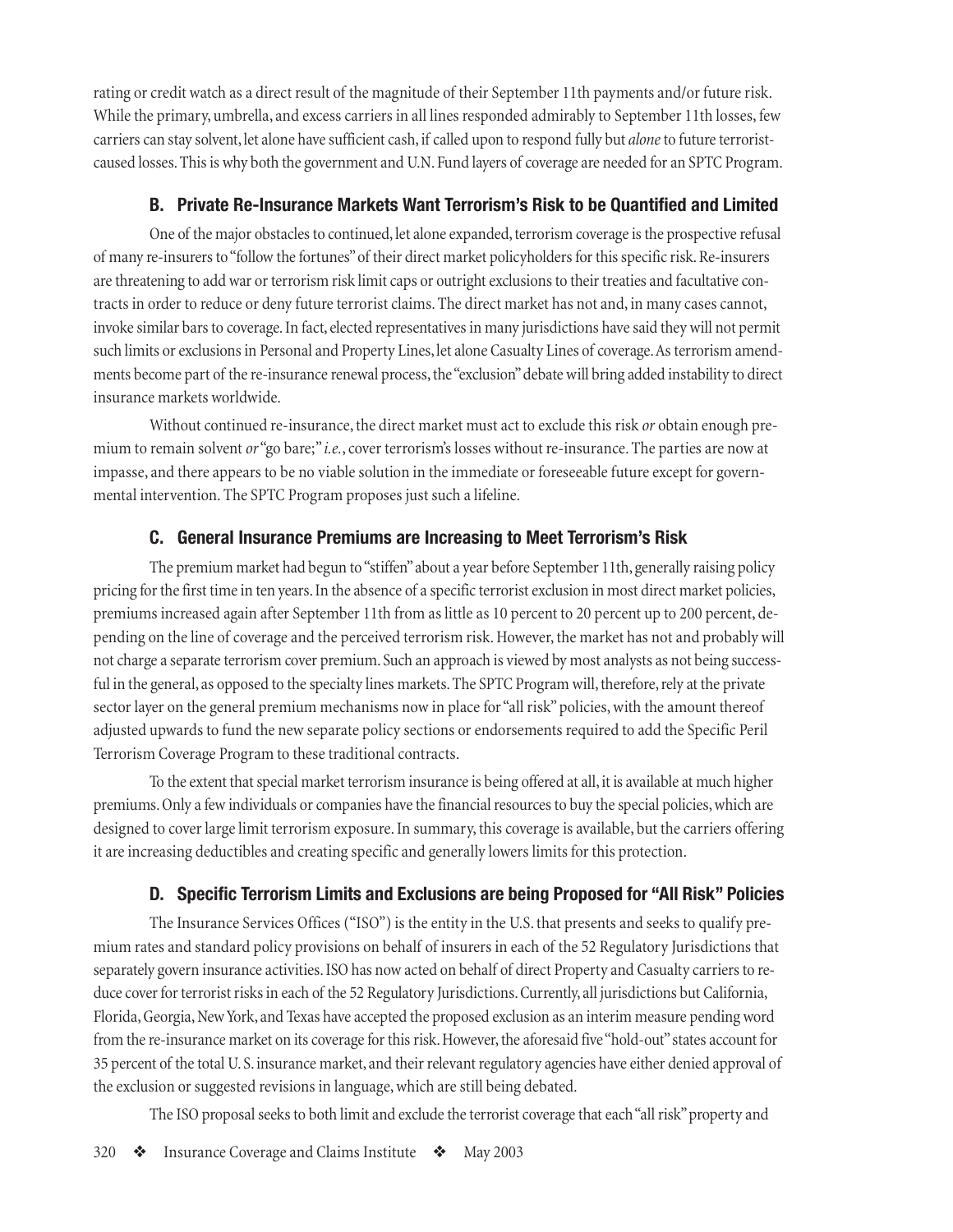<span id="page-8-0"></span>casualty policy must now, by law, provide. Under the ISO proposal, if a given terrorist attack (which has yet to be defined) results in an aggregate loss of \$25 million or less, a Property or Casualty carrier will cover those damages. If a given loss exceeds \$25 million, however, there will be no coverage, not even the for the first \$25 million. The \$25 million "cap" applies to one event. Splitting one event into two or more separate acts would permit multiple \$25 million or less "payments." For example, there is a dispute today as to whether September 11th was a one, two, or multiple—event loss, *i.e.*, should separate policy limits apply to the losses from each of the buildings attacked and planes lost, or did all losses flow from one concerted act/event?

The ISO proposal also provides that if a terrorist event causes death or serious physical injury to 50 or fewer persons, those losses will be covered by "all risk" policies. However, if more than 50 persons are involved, there is no cover, not even for the first 50 claimants. This is true even if the total property damage is \$25 million or less. The exact wording of the ISO exclusion's definition of a terrorist act and its proposal that coverage extend only to a \$25 million/50 person or less loss is still the subject of much debate. As yet unaddressed is the question of this exclusion being added to Personal Lines.

If ISO's plan is put in place on a broad scale, the private market will be able to cover only a small portion of the terrorist risk, thus providing no real catastrophic protection outside of specialty policies unaffected by this proposal. One might ask why not spread the full catastrophic risk across three layers of private, public, and international insurance under the SPTC Program? The answer is simply one of political will. To date, governments have refused to partner with their private sector carriers to share this risk.

#### **E. Private Insurance Cannot Assume All of the Business Community's Terrorism Risk**

Commercial property owners, lessors, and businesses with significant terrorist exposures are already facing higher premiums, even though in many cases their general or specialty policies soon will either reduce or exclude their terrorism coverage. This has a direct and adverse impact on a nation's economy. For example, owners of large groups of buildings in major metropolitan centers can have a total risk of anywhere from \$100 million to \$1 billion. Prior to September 11th, a loss caused by a terrorist attack would be covered under the various lines of coverage held by these owners. Today, these parties, in large part, can only obtain the \$25 million of coverage available under the ISO proposal, unless they have the funds to purchase a special policy with higher limits. Otherwise, these owners must simply "go bare." The uninsurability of this risk is preventing sales, transfers, and the leasing of these properties almost across the board. This is one of the major factors affecting the current economic situation and is one of the reasons it is not resolving itself favorably. We are all destined for a disastrous economic result if new terrorist attacks outpace the creation of the SPTC Program to cover this risk.

#### **F. Governments are Reluctant to Share Terrorism's Risk with Private Insurers or Each Other**

State legislatures in the United States have introduced bills that would require full terrorism risk coverage across all insurance lines. While elected state officials are demanding this level of protection, their state's insurance regulatory agencies, recognizing the current threat to carrier solvency caused by the potential lack of re-insurance, have approved the ISO proposal—which offers a very low limit cover. At the same time, demands for federal government re-insurance and/or coverage for this risk from many quarters have fallen on seemingly deaf ears.

For the past ten months, the federal government has faced a wide range of arguments, based on both economic and moral grounds, asking it to share the risk of terrorist losses. This effort has paralleled the public demand for compensation and protection for the casualties of September 11th. The federal government has been presented with many solutions, and has even considered some of them, but it has done nothing to date except enact the Federal Air Transportation Safety and System Stabilization Act ("Act"). The Act provides a very limited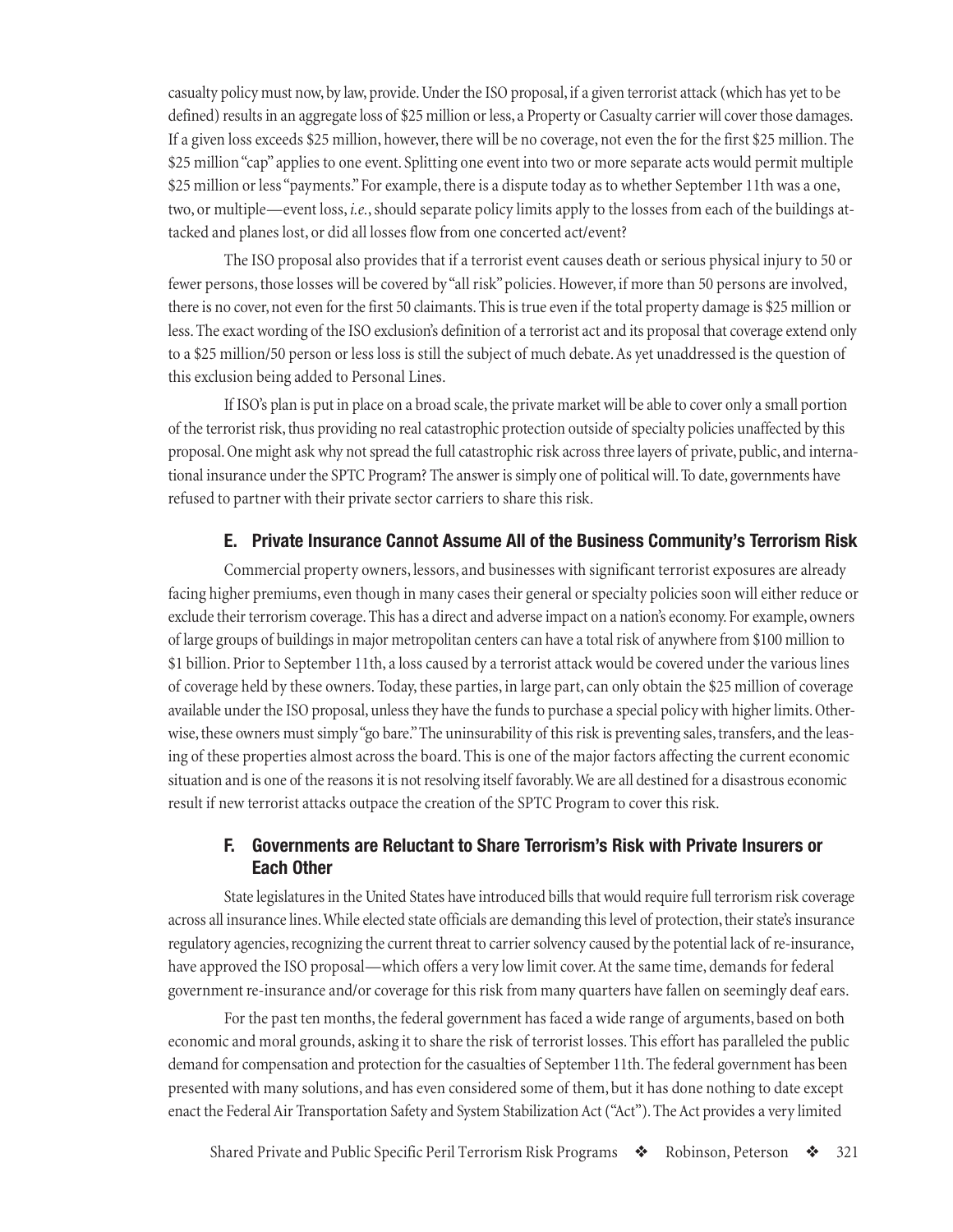<span id="page-9-0"></span>and specific response to the September 11th losses that serves only to cap the liabilities of the public agencies that responded to the attack, the airlines involved, and the owners of the buildings attacked and their tenants, as well as to limit recoveries by the families of the casualties of the attack on the World Trade Center, the Pentagon, and the passengers on the attacking aircraft. This government response, being solely remedial, is not relevant to the future threat.

Proposed and still pending solutions presented in the U.S. Congress to date include: a national regulatory system for terrorism coverage; tax deferred insurer catastrophe reserves; long-term federal loans to insurers to help manage terrorist losses; and various "re-insurance" programs to replace that market's role in this cover. All of these proposals have been debated, with different congressional constituencies finding fault with different parts of each. The result has been no federal government action at all.

The current U.S. Administration is itself hesitant to enter into the "insurance business" beyond the remedial September 11th Act. It does not want to place itself in competition with the private insurance sector. Moreover, any governmental insurance solution must, in the current U.S. Administration's view, include litigation reform, tort reform, prohibitions on punitive damages, limitations on recovery of non-economic losses, the elimination of joint and several liability, limitations on pain and suffering awards, and changes in the standards of proof that establish awards. The addition of these unresolved issues to the terrorism coverage debate has effectively stalled any government involvement to date.

#### **III. Specific Peril Terrorism Coverage: A Partnership Program**

#### **A. Catastrophic Losses, including Terrorist Attacks, Can Be "Covered" by Government Partnership Programs**

Many governments outside the United States provide terrorism insurance. Their programs can serve as models for the SPTC Program. In the United Kingdom, Pool Re provides re-insurance coverage for losses that arise out of IRA terrorism no longer met by the international re-insurance market. Pool Re also provides limited primary and excess terrorism coverage. The government of the UK acts as the insurer of last resort to protect the assets of the re-insurance pool itself. In Spain, Consorclo de Compensecion de Seguros ("CCS") is a governmental insurance facility that protects against terrorism as well as earthquakes, volcanic eruptions, floods, storms, and civil commotion. CCS is a partnership program, combining government funds with those of private sector carriers that collect premium on behalf of CCS. The South African Special Risk Insurance Association covers certain political risks. In Israel the Property Tax and Compensation Fund ("PTCF") has been created to cover property losses arising from war and like events. Coverage for "politically motivated violence" and terrorists acts, excluded from private policies, is offered through the PT*CF.* There is also a catastrophe loss re-insurance mechanism in place in the PTCF program.

The United States government offers "insurance" to protect against floods, create security for mortgages, safeguard nuclear installations, and replace money lost while deposited in federal banks. Within the last 20 years, the U.S. government has created similar mechanisms to stabilize and protect Chrysler Corporation, the U.S. savings and loan market, and, most recently, under the Act, the airline industry and certain New York City building owners, lessors, tenants, and the responding governmental agencies.

The lessons learned from these international and U.S. federal programs can be adapted to create the layer of governmental coverage for terrorist-caused losses in the Program. These precedents prove the viability of the SPTC Program.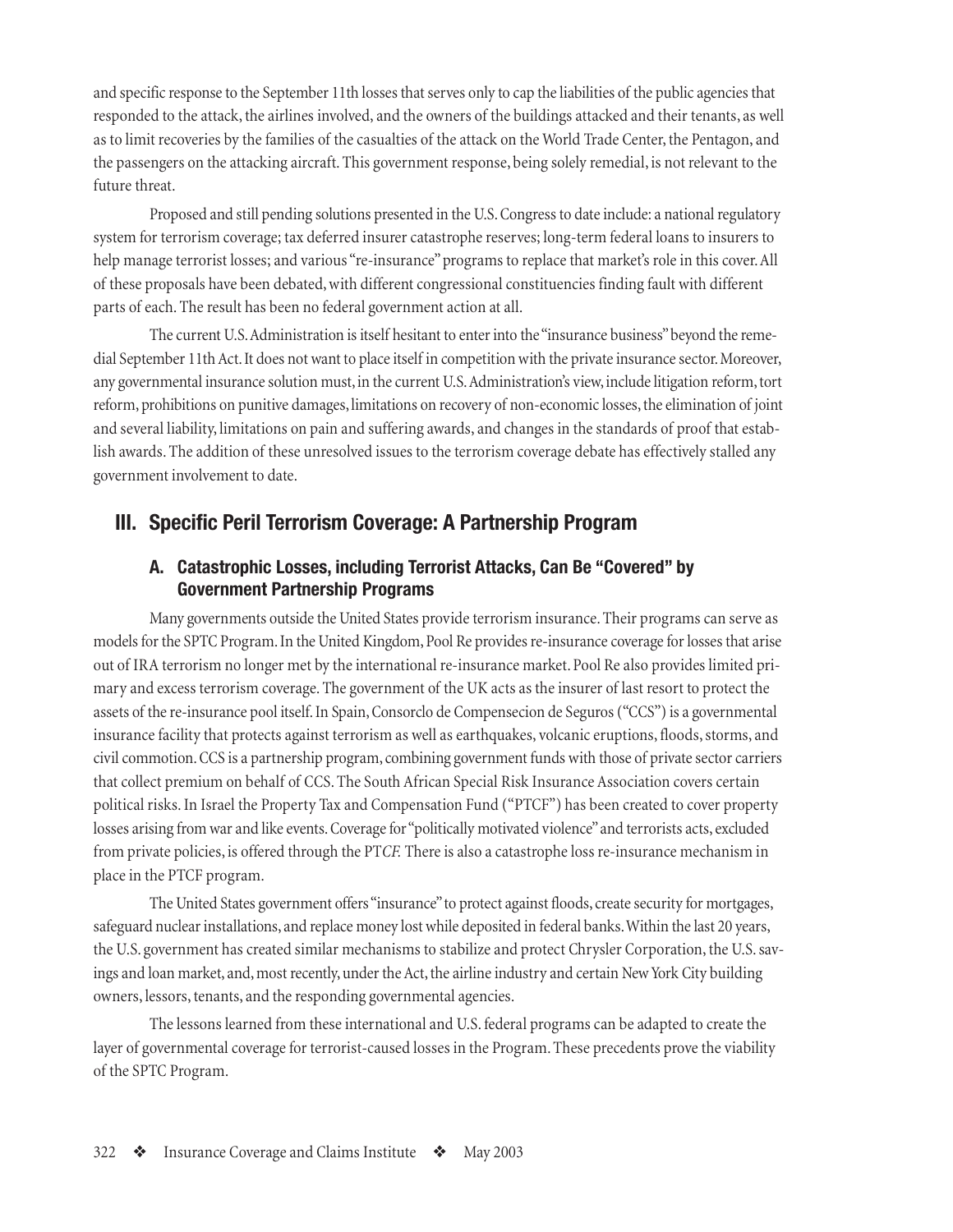#### **B. Political Risk Property Coverage Provides Underwriting Principles Easily Adaptable to an SPTC Program**

<span id="page-10-0"></span>Private insurers and governments, separately or as partners, currently provide Property Line Political Risk Insurance. A \$50 million political risk specific peril property policy can cost anywhere from \$500,000 to \$2 million per year, as compared to \$50,000 to \$200,000 for a traditional all risk Property Line policy. The underwriting principles for political cover are based upon what is called a "country risk" analysis. Analysts study the potential for corruption, political unrest, revolutionary upheaval, civil wars, and other untoward political events that may shift the balance of power in a given nation. This analysis is then applied to an evaluation of the economic significance of the role in a given nation played by the business seeking such protection. The question asked by underwriters is whether or to what extent is the potential insured a target for terrorist acts in this particular geopolitical context. This risk is then quantified, a premium is set, and coverage is put in place.

Companies offering this coverage include Chubb, AIG, and Lloyds of London. Several European governments, as well as the World Bank, offer similar protections. The underwriting principles that permit these covers to be viable can serve as blueprints for the underwriting principles of the SPTC Program.

#### **C. The Proposed Governmental Roles for the SPTC Program**

Sovereign states have three unique roles in the SPTC Program. First, they have the ability to act directly to prevent terrorist attacks. Interestingly enough, this is a classic insurance role as well. The *sine qua non* of Property and Casualty carriers has always been "loss control." Simply put, carriers supply loss control experts who "walk the plant" of a given insured to find first-party and/or third-party coverage hazards which, if eliminated, serve to lower an insured's risk of loss *and* its premium rates. Moreover, "loss control" programs serve to actually prevent needless destruction of life and property. In addition to providing financial resources to the SPTC Program, participating governments alone can play the critical "loss control" role for this cover—prevention of or reduction in terrorists losses. Only sovereigns can "walk the global plant," if you will, to try to prevent or limit acts of terrorism. Neither insurers nor insureds are equipped to perform this role, though they, and indeed all sectors of society, must do their part.

The government's second role in the SPTC Program arises from the unique features of its infrastructure, *i.e.*, its power to tax and its liquidity. Governments can respond to terrorist losses not covered by the private tier with cash payments on a scale that is not possible in the private sector. The insurance community's capital and private market investment capacity, as well as its claims handling expertise, when paired with the financial resources of government, can ensure an economically sound SPTC Program.

Some argue that governments ought to assume this entire expanding risk alone. Yet most sovereigns are ill prepared or equipped to handle claims or manage their defense. The insurance community is the more capable partner for that task. Its claims handling mechanisms are in place and fully funded. Government claims handling would have to be created from whole cloth in order to respond to this kind of loss. This is neither efficient nor practical. Nevertheless, a government "guaranty fund," whose sole function is to "back-stop" any private insurer in the SPTC Program whose demise can be traced to terrorist-caused losses, would be a third and most appropriate role for a sovereign to play.

There are, however, pitfalls and problems to be avoided when creating the governmental layer of coverage in an SPTC Program. These include at least the following:

- Care must be taken to ensure that the governmental "layer" does not degenerate into an anti-market "bailout."
- The current debate over tort and litigation reforms should not delay the implementation of this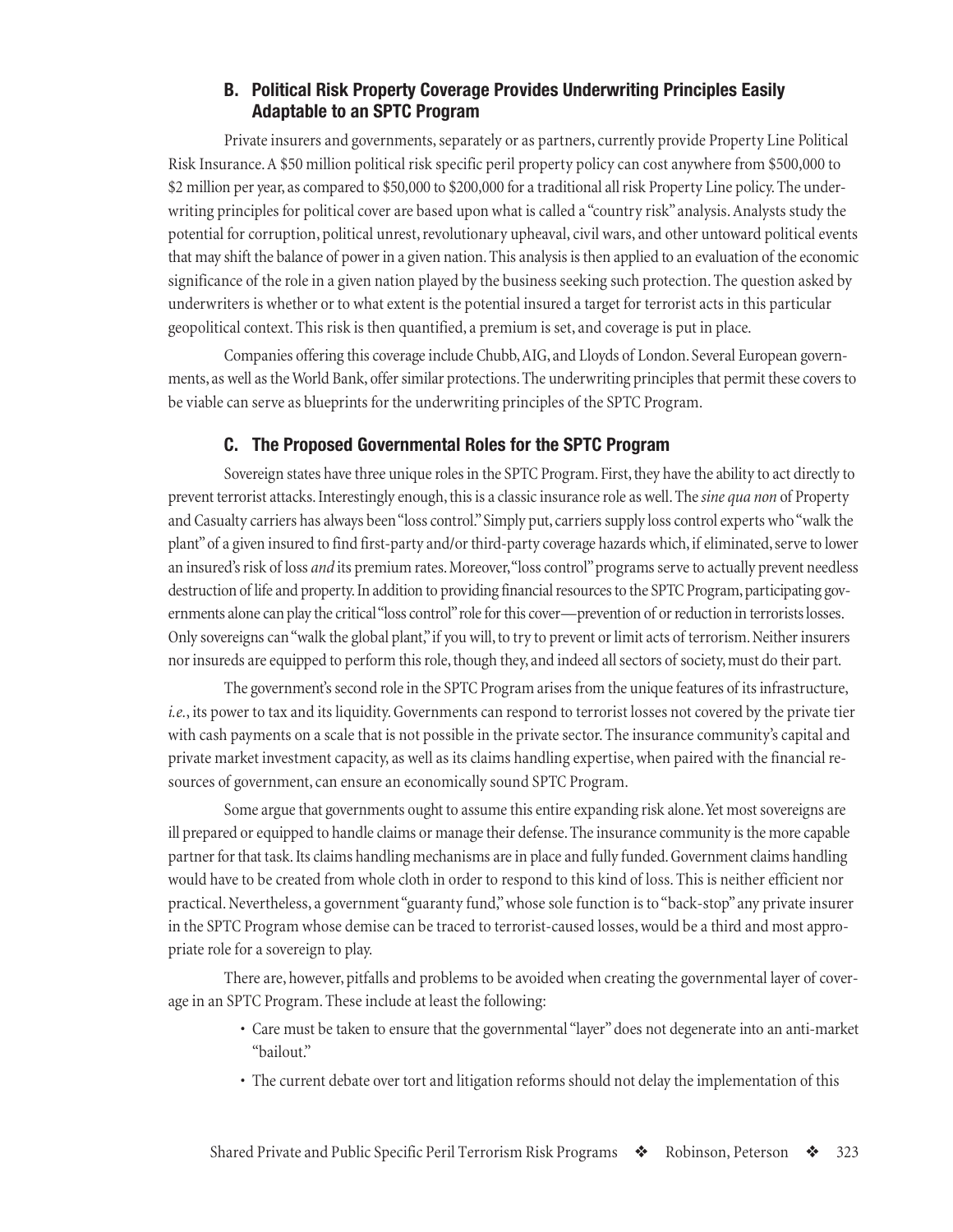<span id="page-11-0"></span>cover. If not resolvable now, these questions should be tabled as to this Program and, when answered generally, any resulting solutions to these problems can be adapted for this cover.

- The question of a national regulation scheme for this new cover, standing separate and apart from the current 52 Regulatory Jurisdictions, ought be addressed later, so as to not delay the implementation of the Program.
- Government dollars ought to be paid to claimants *indirectly* through the participating carriers. In order to avoid the typically exorbitant government fees that often attend catastrophic loss claims handling indemnity payments, the private sector should control actual claimant payments at the public layers.

#### **D. The Proposed International Partnership of Nations**

The U.N. Fund ought to be created in a manner that is instantly compatible with the existing infrastructures of participating governments and carriers. Any attempt by the U.N. (or any sovereign, for that matter) to make major and immediate private or public layer infrastructure changes or to implement an SPTC Program from "the top down" will surely delay, if not derail the proposal. The governance and operation mechanisms put in place for the various national programs and the U.N. Fund ought not require any disruption to commercial, public, or civil justice systems already in place. In other words, the Fund ought to be created and administered in harmony with the existing geopolitical and economic realities of the participating partners. The goal should be to create the U.N. Fund from the "ground up" and not from the "top down." Thus, the process ought to be based on cooperation and responsible participation by each partner, using their existing but independent infrastructures and economics.

#### **E. Program Limits, Layer Attachment Points, and Funding Mechanisms**

The Program would require by law that each individual primary, umbrella, or excess insurance company participating in the private sector "layer" of coverage offer coordinated and fair specific per event and/or aggregate limits. For example, both of these limits could safely be fixed at ten percent of a given carrier's annual insurance surplus or premium collections. All companies could remain economically viable at this percentage level because the risk of insolvency would be quite low. Moreover, the use of a set percentage for all "limits" will make it impossible for one company to manipulate a market advantage by "scamming" the SPTC Program through an anticompetitive laying off of extra risk to higher level carriers in the private layer or to the government layer above it.

A given sovereign's per event and/or aggregate limit for its governmental "layer" could likewise be based on a coordinated, fair, and objective figure, such as total policy surplus or total annual premiums of all carrier participants in the SPTC Program for that country. In the United States, this would mean a governmental layer of approximately \$300 billion, if based on total policy surplus, or \$300 to 400 billion, if based on total annual premiums. In the alternative, a set percentage of each nation's Gross Domestic Product could serve as the limit for each sovereign's layer.

The U.N. Fund layer's actual dollar attachment point would, of necessity, be different for each participating nation because it would be based on a set percentage of a nation's Gross Domestic Product, total insurance surpluses, or total insurance premiums. A "loss call" for a given claim that attached the U.N. Fund layer would be paid on a "share" contribution basis by all member sovereign states. A nation's "share" would be computed by using it GDP percentage, total insurance surplus, or total insurance premium dollar figure as the "numerator" and the total of all of the participating nation's like dollar figures as the "denominator." It should not be difficult to further adjust the resulting dollar share amount by using a "country risk analysis factor" based on underwriting principles developed and proven in political risk property loss covers over the past few years. Each sovereign's U.N. Fund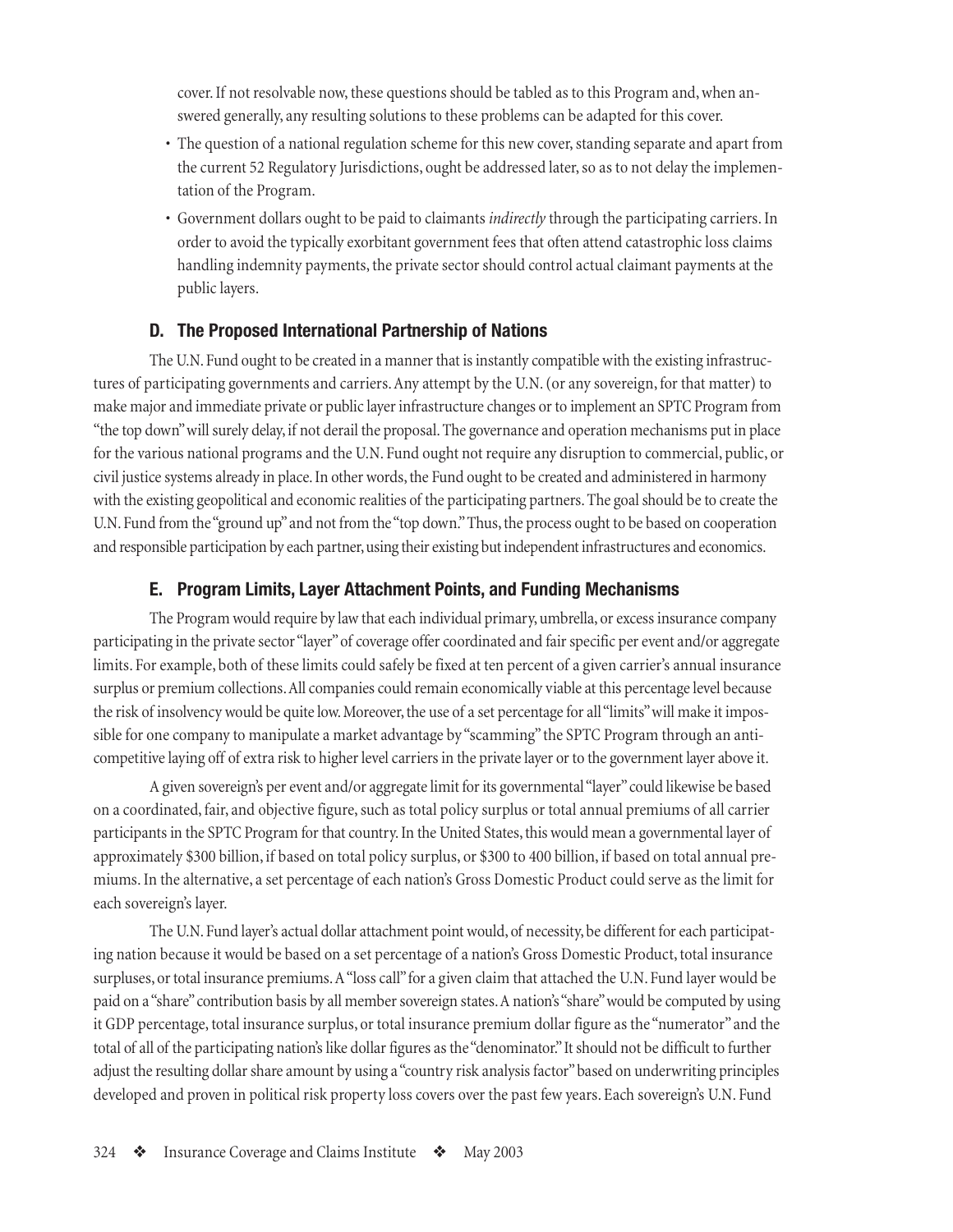<span id="page-12-0"></span>share for a given loss would thus be determined by classic market forces *and* geopolitical realities relevant to that nation's terrorist risk. Because contributions would be paid on a case-by-case basis, "premiums" would be unnecessary. Contributions to pay the administration expenses of the U.N. Fund could likewise be based on an annual sovereign "share" assessment.

Funding for the Program's private sector layer of primary, umbrella, and excess cover would come from general "all risk" premiums and would not be separately rated or paid. The Program's "premiums" would simply be included as part of the price of the existing all risk policies to which this cover would be added either by a specific section or an endorsement. A sovereign's treasury and surplus, not premium collected from Program insureds, would fund a government's Program obligations. Likewise, there would be no premium paid to the U.N. Fund. This third layer of cover would be financed as needed, by participating sovereigns using the above noted share system to respond to a given loss.

The elimination of private premium payments to a given sovereign or to the U.N. Fund serves to keep these dollars in the private marketplace. If separate SPTC Program premiums are paid to a government or to the U.N. Fund by insureds, political pressures to use these funds for other than terrorist losses could prove irresistible. In any case, demands therefore would be unrelenting. Government/U.N.-collected premiums soon would be argued by many to be government/U.N. surplus revenue. Then the monies designed to protect against catastrophic loss might well be diverted to pay for budget deficits, programs, entitlements, grants, and the like. There might also be attempts to divert premiums to rebuild public infrastructures, rather than to protect the businesses and the people who paid them and who are directly impacted by a terrorist attack. The lack of premium accumulation at either the government or the U.N. layers will eliminate any potential for this result and keep private dollars in the private sector, where they can act to stimulate the economy and, in turn, fund the public layers of the Program.

#### **IV. Underwriting Principles for Specific Peril Terrorism Coverage**

#### **A. A Philosophical Starting Point for an SPTC Coverage Grant**

The drafting and imposition of uniform policy provisions for the SPTC Porgram's separate sections or endorsements is neither practical nor necessary. Endless time consuming debates over the superiority of one provision over another must be avoided. There need only be agreement by all partners in all nations on the scope of the grant of coverage, *i.e.*, the specific perils insured. Otherwise, nations could vary the losses covered and "lay off" risk on the U.N. Fund. Financial stability for this cover does require at the very least a uniform starting point the scope of the perils covered—but not more.

The SPTC Program envisions that the relevant existing "all risk" policies in all lines will add a standalone section or an endorsement to provide the proposed insurance. The grant of coverage provision that serves as the core of the Program ought to define a terrorist loss by reference to both the purposes and the consequences of the act that produces it. Following is a philosophical starting point for the drafting of a specific peril coverage grant. We discuss in Part IV. B. the problems to be avoided in drafting the numerous policy provisions necessary to provide the separate specific coverage encompassed in the grant.

> Protection is hereby afforded for [the insured's direct losses]—[or]—[damages imposed by law] arising solely from a "Terrorist Act." A Terrorist Act means: bodily injury, death and/or tangible or intangible property damage that results in the interruption, disablement or destruction of personal, business or governmental affairs and/or infrastructures and/or other personal losses that are caused by an individual, a group of individuals or a sovereign state in order to influence, disrupt or eliminate a nation's economic stability, its business or govern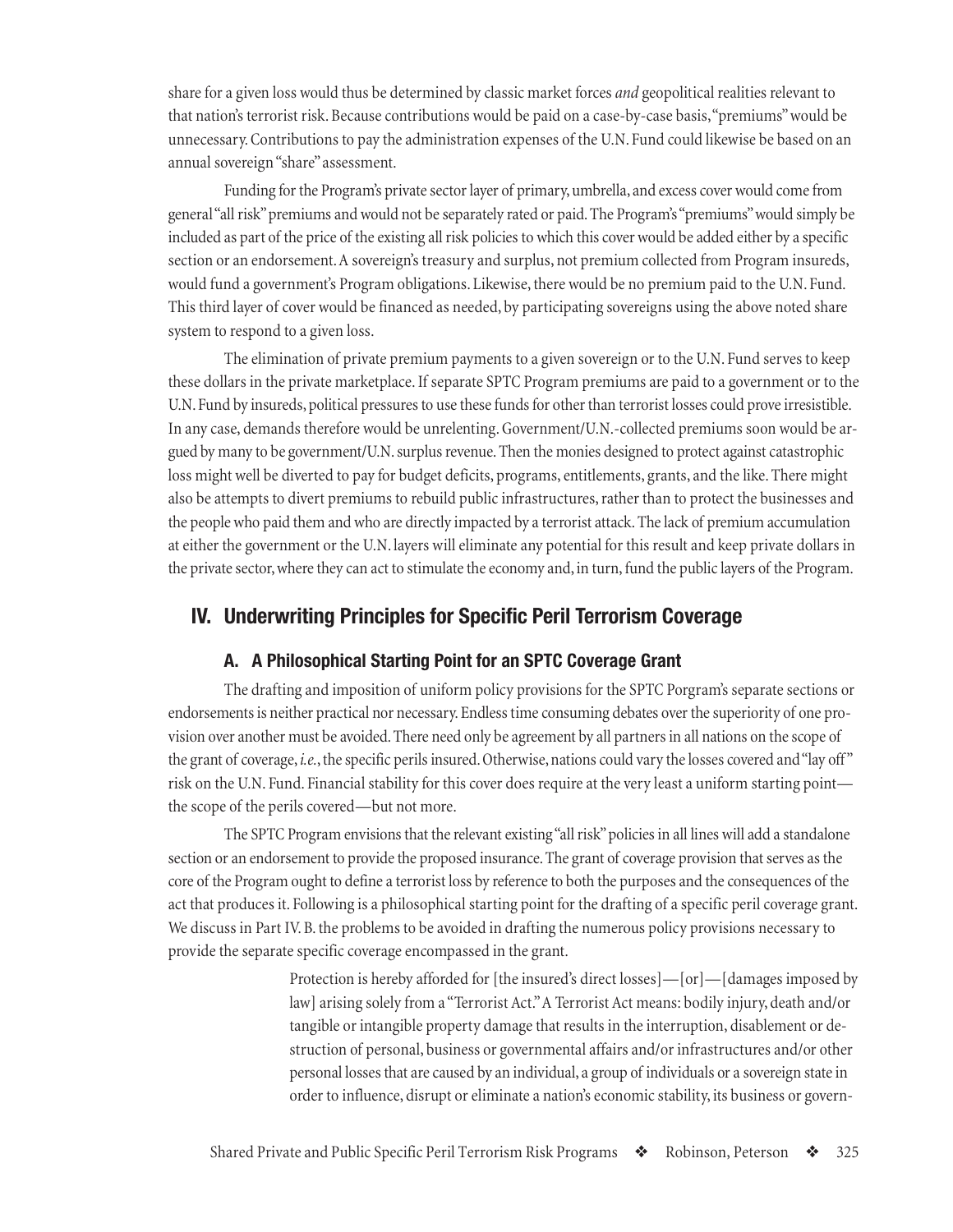mental operations or infrastructures and/or its political and policy positions and doctrines, whether such a result directly attends or simply arises from such an act.

<span id="page-13-0"></span>The actual provisions of an SPTC Program policy section or endorsement that serve to define, limit, and implement the coverage grant need not be uniform initially, but must, at the outset of drafting, be governed by two principles. First, these provisions have to take into account the existing infrastructures and historical roles of all three Program partners so as to not "re-create" the way each layer will function. Second, these provisions should be developed through a cooperative but independent effort by the various participating carriers, working separately but with traditional drafting and regulatory entities. (See below.) Over time, classic market forces, loss experience, and participant cooperation will result in the evolution of fairly uniform provisions for an SPTC Program Coverage section or endorsement.

#### **B. Drafting an SPTC Policy Separate Section or Endorsement**

The least disruptive way to establish the SPTC Program is to provide its coverage either as a separate section in current "all risk" policies in all relevant lines or add it as an endorsement thereto. Care must be taken to ensure that the language of the "all risk" coverage grants in each policy in each line clearly exclude the protections provided by the Program. Moreover, the language of the provisions in the existing "all risk" policy and in the SPTC Program's separate section or endorsement must not be susceptible to arguments of ambiguity between or within either coverage grant.

SPTC Program policy section or endorsement provisions will have to be approved in each of the 52 Regulatory Jurisdictions that govern policyholder and carrier rights and obligations. Each company will, of necessity, initially develop its own provisions and separate section or endorsement format. However, there is no reason why there cannot be cooperation and coordination in the drafting of the new provisions needed for this cover across all three lines. Traditional drafting entities such as ISO, regulatory agencies such as the National Association of Insurance Commission ("NAIC"), and other insurance professionals and coverage counsel should work together to draft the provisions that support the agreed upon specific perils that define this cover. Thus, the sections or endorsements in private sector primary, umbrella, and excess policies in the Program's "first layer" would not start out as uniform products. Yet, over time, market pressures, loss experience, and cooperation will lead to a standard provision approach nationally and, eventually, internationally. This is an important goal for the SPTC Program, as consistent application of policies to claimed losses in every sovereign nation is essential.

The underwriting decisions that drive the drafting of SPTC Program policy language need not be directed in any way by governments or the U.N. These public layers of cover will simply "sign on" to market-created private sector policies at the appropriate attachment points. Thus the public sector layers pay claims for an individual loss as determined by the scope of coverage and the provisions of the Program's policies. In short, market forces in each sovereign state shape the underwriting of the private layer, to which the public government and U.N. Fund layers simply "follow form."

Many U.S. court decisions in the 1980s and 1990s distorted Casualty Line policy language and/or simply re-wrote the underwriting intent of this coverage. These opinions served to create insurance for asbestos, toxic tort, and environmental losses where none in fact had ever existed or was intended. This, in turn, led to the bankruptcy of many insurance companies. The insurance community can neither be unprepared for the massive losses attendant to terrorist attacks nor be put in a position of paying for losses that it never agreed to cover. To protect the financial security of the tripartite partnership, in general, and the solvency of the private sector layer of coverage, in particular, care must be taken to provide that: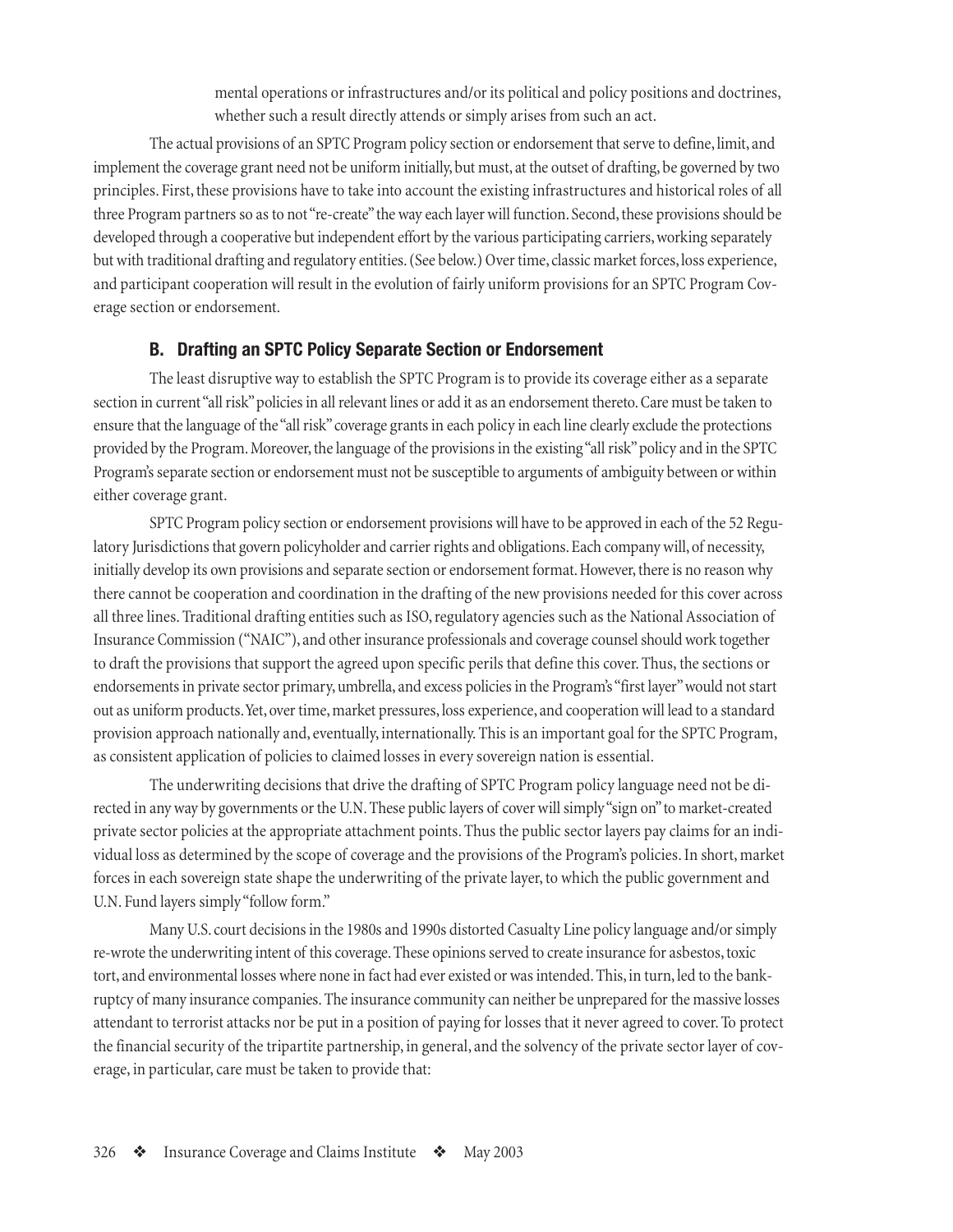- Appropriate single event and aggregate limits are created at every attachment point for every partner in every "layer" in the SPTC Program.
- Only one policy period is triggered for any one event. There are to be no multiple policy period losses, *i.e.*, no "continuous" or "double/triple/multiple" triggers or the like.
- The specified Program limits of two or more policies triggered in one period by one event are not to be "stacked" for a given loss such that congruent coverages result in multiple limits.
- Numerous losses resulting from a single event are not to be interpreted as multiple events, thus attaching a single "limit" to each event. Such loss splitting serves only to prematurely exhaust aggregate limits. Moreover, policy forms must specify the exact period of time that is to transpire between "events" and how these periods are to be measured.
- Business interruption coverage specify the physical and intangible property losses covered, as well as define and limit any loss of gross earnings that results from interruption of or interference with operations. Coverage for intangible property damage, such as a loss of suppliers, clients, customers, or other disruptions in commercial life, are clearly defined and limited.
- Separate limits are in place for losses of electronic equipment, furniture, business documents, and data.
- The time limits in which claims can be made are clearly defined, *i.e.*, policy-based statutes of limitation.
- Separate Program limits are stated for biological, chemical, or nuclear attacks. These special "caps" will have to be "re-insured" by the government and U.N. Fund "layers," until such time as private re-insurance includes this particular cover.

SPTC Program exclusions should address at least the following issues:

- Misrepresentations to underwriters.
- Losses caused intentionally by a third-party claimant or an insured.
- Fraud and collusion.
- Non-terrorist related criminal acts (only criminal acts that specifically met the definition of a terrorist act would be covered).
- Losses flowing from "credible terrorist threat warnings" by government officials or agencies. There are significant problems of proof for damages flowing from "threat warnings." For example, does each credible threat warning constitute a separate event? How does one compensate for, let alone verify, usual and customary "preparation expenses," as opposed to "threat defense"?
- Replacement damages. All such losses ought to be subject to "set- offs" based upon residual or already amortized property values set in place as of the time of the loss.

Punitive, bad faith, treble, exemplary, or other like extraordinary damage awards ("punitive awards") present a difficult exclusion question. U. S. courts have been incredibly unsuccessful in bringing rhyme or reason to the imposition of punitive awards. The losses covered under this Program will be extensive enough to not burden it with the potential for unrestricted punitive awards. To the extent that punitive awards are requested by claimants as against an alleged insured tortfeasor, public policy ought to and generally does bar coverage of such damages by insurance. These awards ought to flow only from a wanton and/or willful, if not intentional, disregard for life and property. Why protect and thus encourage such conduct by providing insurance for it? Punitive awards against insureds should not be part of the SPTC Program.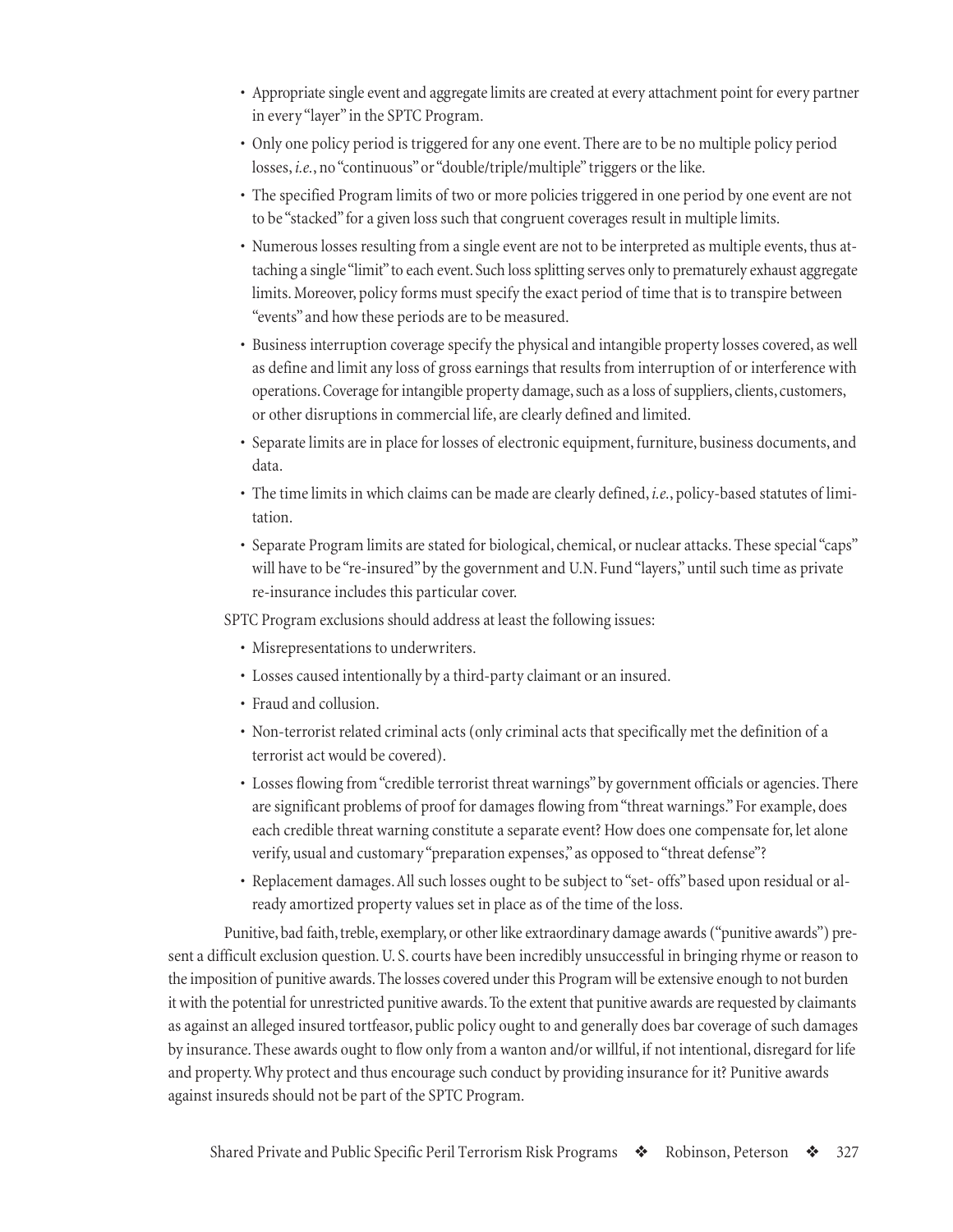<span id="page-15-0"></span>Policyholders may also demand that punitive awards be available as against an SPTC Program carrier, participating government, or the U.N. Fund for "failure to honor a claim" or "for claims handling or coverage litigation misconduct" and the like. However, the SPTC Program should permit a punitive award only for actual fraud or intentional deceit by a Program partner. No punitive awards should be available for or arise from the conduct of coverage litigation or claims handling errors or problems. The threat of punitive awards for this and other perceived "wrongs" serves mainly to cripple traditional defense advocacy, to hamper and/or outright inhibit a carrier's assertion of its positions on legal issues or factual questions, and to create an unfair litigation advantage in favor of the policyholder's advocate, rather than to protect an aggrieved policyholder or to prevent "like abuse" in the future. The losses expected in a terrorist event are on such a scale that there simply is not enough money to cover punitive awards or permit windfalls for error, mistake, neglect, or a difference of opinion on law, fact, or proper advocacy. Existing lesser sanctions available to courts are sufficient to discourage such conduct.

Neither courts nor regulatory agencies ought to be permitted to add to the policy specific acts that permit a punitive damage award under the Program's "policies."

#### **C. Protecting Carrier Solvency through Mandatory SPTC Risk Spreading**

The SPTC Program should be mandatory in the Personal, Property, and Casualty line "all risk" policies that traditionally have covered terrorist losses. These policies will have to be adapted to add Specific Peril Terrorism Coverage sections or endorsements. As noted above, general "all risk" policy premiums, although different depending on the risk and desired policy limits, will continue to increase, but there ought not be a "separate price" for the SPTC Program. If all policyholders pay a market-set premium to the private insurance community for all policy covers, in all lines, the "rule of large numbers" ought to protect each carrier for the terrorist risk assumed. In this way, no one economic sector of society will be asked to unfairly subsidize another for coverage of this risk. The specialty market terrorism coverage that is available can continue as separate cover sold in parallel with the Program, but is not addressed here. Obviously, the general and specialty markets should coordinate their products or with the Program.

Those who chose not to purchase SPTC Program policies in a given line of insurance or who do not receive some of the benefit of the new cover through their employment will not have this protection. Assuming an individual or business has a choice to use its resources to enter the Program, this is not an inequitable result. However, careful thought must be given to the critical question of how to protect persons or businesses that have no ability to purchase Program policies in the relevant lines because of limited financial resources. Mandatory Program coverage and the differing resources of individuals and businesses will likely focus us anew on an old societal debate: How do we ensure an adequate and complete safety net of insurance for all citizens? Once the SPTC Program is in place, each sovereign must respond to the question of equal access to the protections of the Program. There is nothing about this particular problem that is unique to the new terrorism cover. This question must be answered for all insurance coverages in most nations. Thus, whatever the solution is for this problem in the general insurance market, it can serve as the solution for SPTC Program policies in particular. Implementation of the Program cannot await resolution of this important issue. It is equally true, however, that resolution of this issue ought not be delayed too long, simply because, for the moment, we do not have time to do it before the SPTC Program must be put into place.

#### **D. Dispute Resolution, Administrative Regulation, and Choice of Law Options for an SPTC Program**

No national or uniform coverage or claim dispute mechanisms need be created for the SPTC Program. State civil justice systems can handle these issues during the startup of the Program. Likewise, existing interna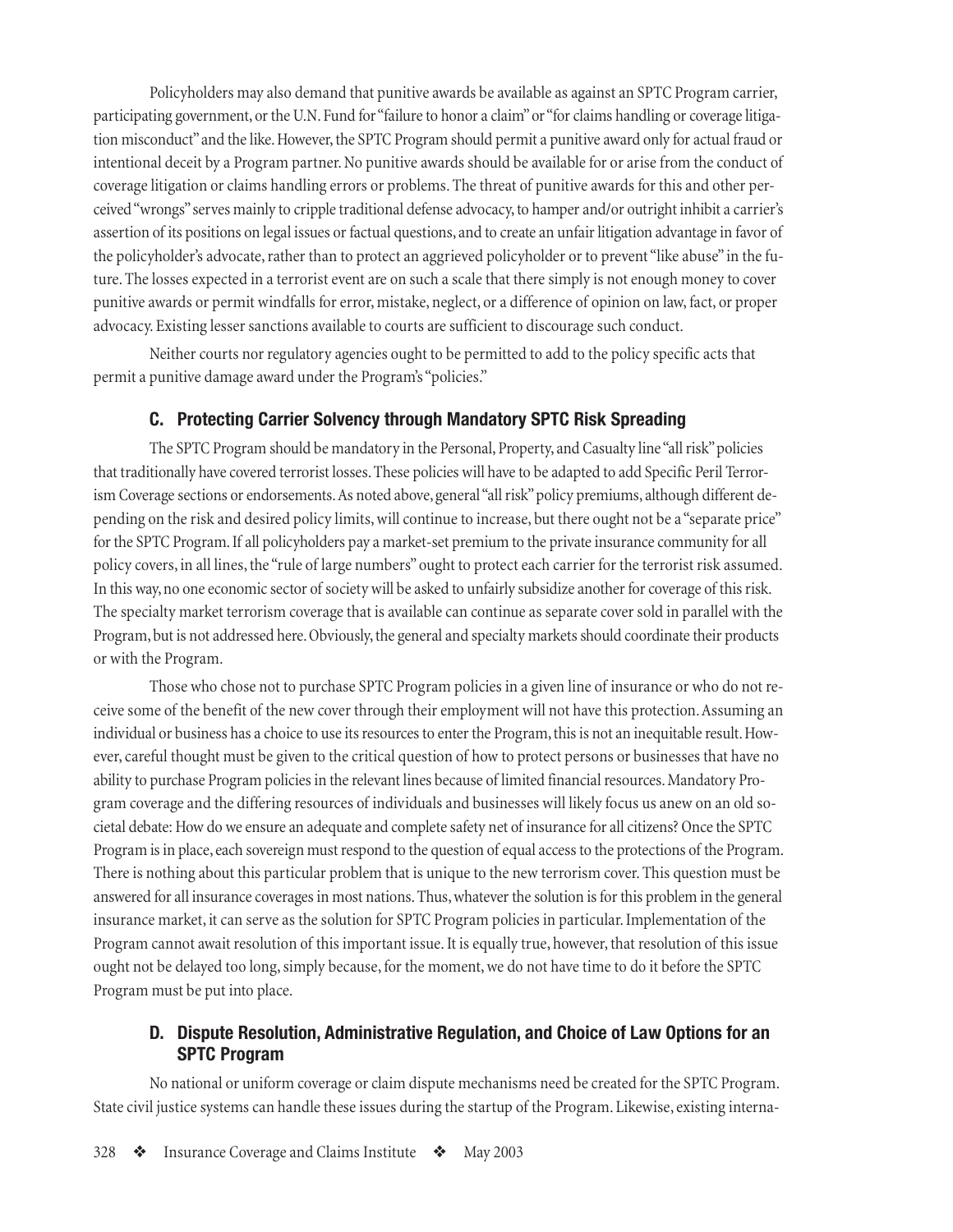<span id="page-16-0"></span>tional law forums can be utilized to handle disputes at the U.N. Fund "layer," all as is determined by the participating nations. However, dispute resolution might someday be transferred to federal/national civil justice systems in order to end the problems of conflicting policy interpretations. Such a uniform approach would also avoid forum shopping and the dislocations flowing from contrary results in otherwise competing "forums." This need not be an initial goal of the SPTC Program. It is, however, a valid second generation question. If a federal system approach were to be implemented, a federal administrative mechanism could replace the 52 Regulatory Jurisdictions now in charge of these objections.

Whether underlying claim or policyholder disputes or litigation could all be handled in alternative dispute resolution forums ("ADR") presents an interesting option. We suggest that ADR forums are usually more efficient and also have the benefit of specialized mediation and arbitration expertise in the complex area of claim and coverage disputes. There are ADR mechanisms and forums existing in each nation and in the international community that have been proven to be fair, consistent, and economical. ADR could, in fact, become the sole forum for all disputes, once the Program is up and running.

It would be essential, however, to include the traditional basic protections of the civil justice system in any ADR mechanism. These safeguards include the following aspects of the rule of law: (1) evidentiary and procedural standards and rules; (2) formal discovery; (3) formal briefing; (4) written findings by the arbitrator based on the applicable law; and (5) the same rights and mechanisms of appeal as are available to litigants in the public civil system. All ADR forums ought to be open to the public.

#### **V. The 2002 Terrorism Risk Insurance Act**

#### **A. The Terrorism Risk Insurance Act**

The Terrorism Risk Insurance Act of 2002 was signed into law by President Bush on November 26, 2002. Its stated purpose is to "provide temporary financial compensation… while the financial services industry develops the systems, mechanisms, products, and programs necessary to create a viable financial services market for private terrorism risk insurance." P.L. 107-297, §101(a)(6). The Act is only a temporary three-year federal program based on "shared public and private compensation for insured losses resulting from acts of terrorism…." §101(b). Thus, the U.S. has provided a limited window within which to convene the U.N. Conference and build a Multi-Nation Specific Peril Terrorism Coverage Program. More importantly, it has adopted the Program's model to fund the private and public partnership that is at the core of the Act.

#### **B. How the Act Came to be Law**

The Terrorism Risk Insurance Act of 2002 originated in the House of Representatives and was sponsored by Representative Michael G. Oxley. It was introduced to the House on November 1, 2001 and named H.R. 3210. After its introduction it was immediately referred to the House Committee on Financial Services, the House Committee on Ways and Means, and the House Committee on the Budget. On November 19, the Committee on Financial Services and the Committee on Ways and Means filed reports (House Report 107-300, Part 1-2) on the bill, and it was referred to the Committee on the Budget for a period extending no later than November 26, 2001. The House considered the bill, adopted the text of H.R. 3357 as an amendment, and passed the bill as amended by 227 yeas to 193 nays.

The bill was received in the Senate on November 30, 2001, and placed on the Legislative Calendar. On June 7, 2002, it was introduced and assigned the number S. 2600. On July 25, 2002, the Senate considered the bill, struck the majority of the text, and inserted the new text of S. 2600 by unanimous consent. The Senate then passed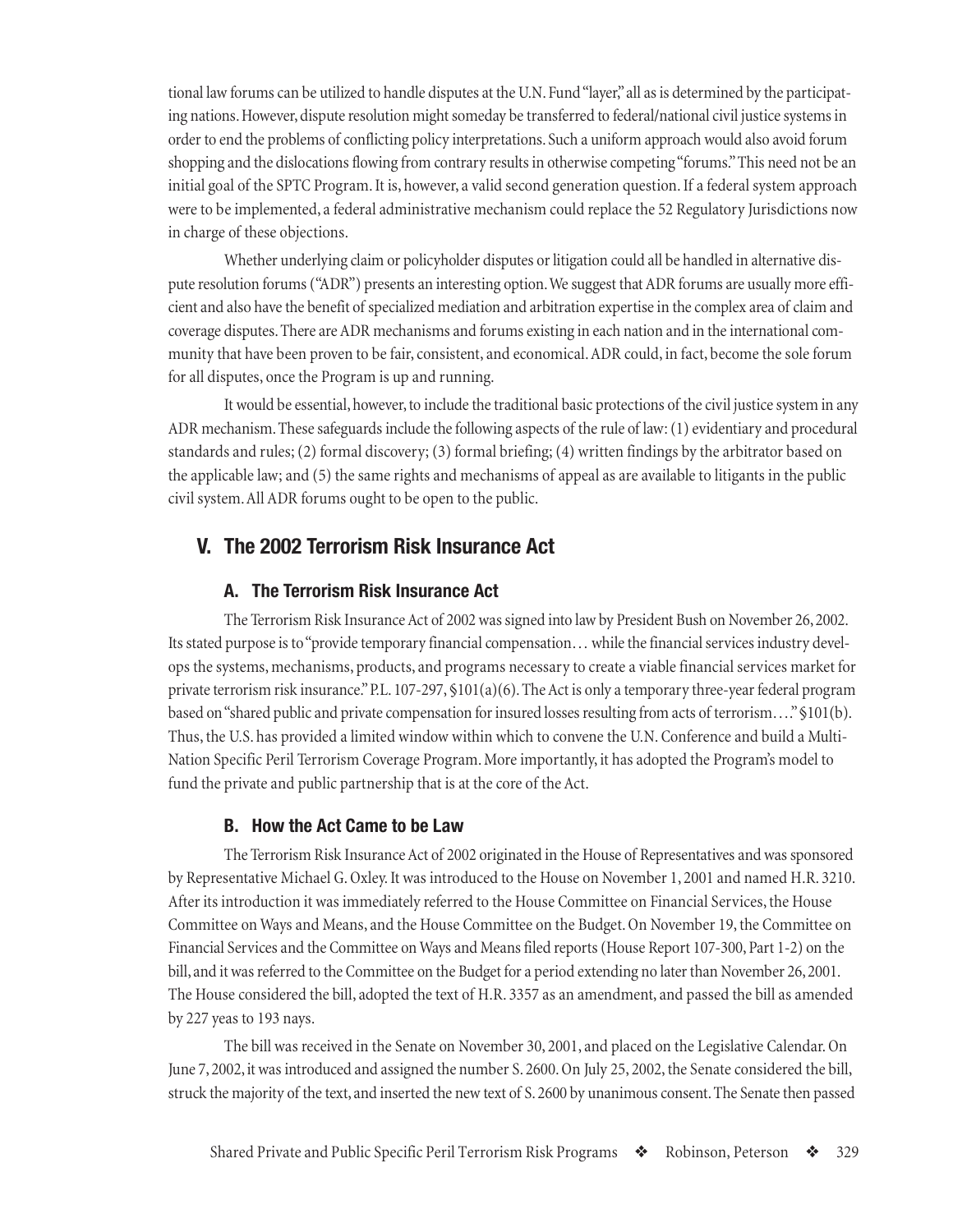<span id="page-17-0"></span>the bill as amended, by unanimous consent. The same day, the Senate requested a conference with the House. The chair was authorized to appoint the following conferees on the part of the Senate: Senators Durbin, Johnson, Reed, Byrd, Bennett, Stevens, and Cochran. On July 26, the House rejected the Senate amendments and agreed to a conference. Representatives Oxley (chair), Baker (chair), Ney, Kelley, Shays, Fossella, Ferguson, LaFalce, Kanjorski, Bentsen, Maloney, Hooley, Sensenbrenner, Cobles, and Conyers were appointed as conferees for the House.

On September 10, 2002, Representative Fossella made a motion to instruct the conferees to ensure the continued financial capacity of insurers to provide coverage for risks from terrorism and to agree to the provisions contained in Section 11 of the Senate amendment, relating the satisfaction of judgments from frozen assets of terrorists, terrorist organizations, and state sponsors of terrorism, and it was passed by a unanimous vote. Throughout September remarks were heard from Representatives Kennedy, Owens, Mascara, Clement, Kleczka, Ehrlich, Pryce, and Barrett. The text of the Conference Report was printed and filed by the House Committee of Conference on November 13, 2002. The House considered and agreed to the conference report on November 14, and the Senate considered and agreed to the conference report on November 19, 2002. The bill was signed by the President on November 26, 2002, and became Public Law (P.L. 107-297).

The sponsor of the Act in the House was Representative Michael Oxley [OH], who was joined by the following 35 co-sponsors: Representatives Spencer Bachus [AL], Bob Barr [GA], Doug Bereuter [NE], Eric Cantor [VA], Mark Foley [FL], Paul Gillmor [OH], Felix Crucci [NY], Darrell Issa [CA], Sue Kelly [NY], James Leach [CT], Robert Ney [OH], Earl Pomeroy [ND], Bob Riley [AL], Marge Roukema [NJ], Jim Ryun [KS], Christopher Shays [CT], Dave Weldon [FL], Richard Baker [LA], Ken Bentsen [TX], Judy Biggert [IL], Mike Ferguson [NJ], Vito Fossella [NY], Mark Green [WI], Melissa Hart [PA], Walter Jones [NC], Steve LaTourette [OH], Frank Lucas [OK], Gary Miller [CA], Frank Lucas [OK], Gary Miller [CA], Doug Ose [CA], Deborah Pryce [OH], Mike Rogers [MI], Edward Royce [CA], John Shadegg [AZ], and Patrick Tiberi [OH]. In the Senate, the Act was sponsored by Senator Christopher Dodd [CN], and co-sponsored by Senators Hilary Clinton [NY], Barbara Mikulski [MD], Paul Sarbanes [MD], Jon Corzine [NJ], Harry Reid [NV], and Charles Schumer [NY].

#### **C. Certain Proposed Amendments to the Act**

Throughout the development of the Terrorism Risk Insurance Act, amendments were proposed to alter the nature of the bill. Although there were only four amendments proposed to H.R. 3210, which eventually evolved into the Terrorism Risk Insurance Act, there were 54 proposed to S. 2600. The only relevant amendments to H.R. 3210 were House amendment numbers 411 and 412. Amendment 411 to the bill was the text of H.R. 3357, the Terrorism Risk Protection Act of 2001, which was agreed to without objection. The second proposed amendment, number 412, sought to include an insurance industry deductible of \$5 billion, require terrorism coverage as part of commercial property and casualty insurance, and specify no limits on tort actions or recoveries. This amendment was proposed by Representative LaFlace, and failed in the yea/nay vote by 197–222.

It appears that the reason for the extensive number of amendments to S. 2600 is the need for several technical points of revision, such as adding certain punctuation and changing a number of words. But there were also a number of amendments concerned with changing the content of the Act. Senate amendment 3834, proposed by Senator Nelson, required restrictions on the insurance rate increases for terrorism risks. The motion to table this amendment was agreed to in a Senate vote. Senator McConnell proposed amendment number 3836, providing for procedures for civil actions, although it did not state any limitations for the amount of damages sought. The motion to table this amendment was passed as well. Senate amendment 3838, by Senator Harkin, was proposed and agreed to, and it provided for the satisfaction of judgments from frozen assets of terrorists, terrorist organizations, and state sponsors of terrorism.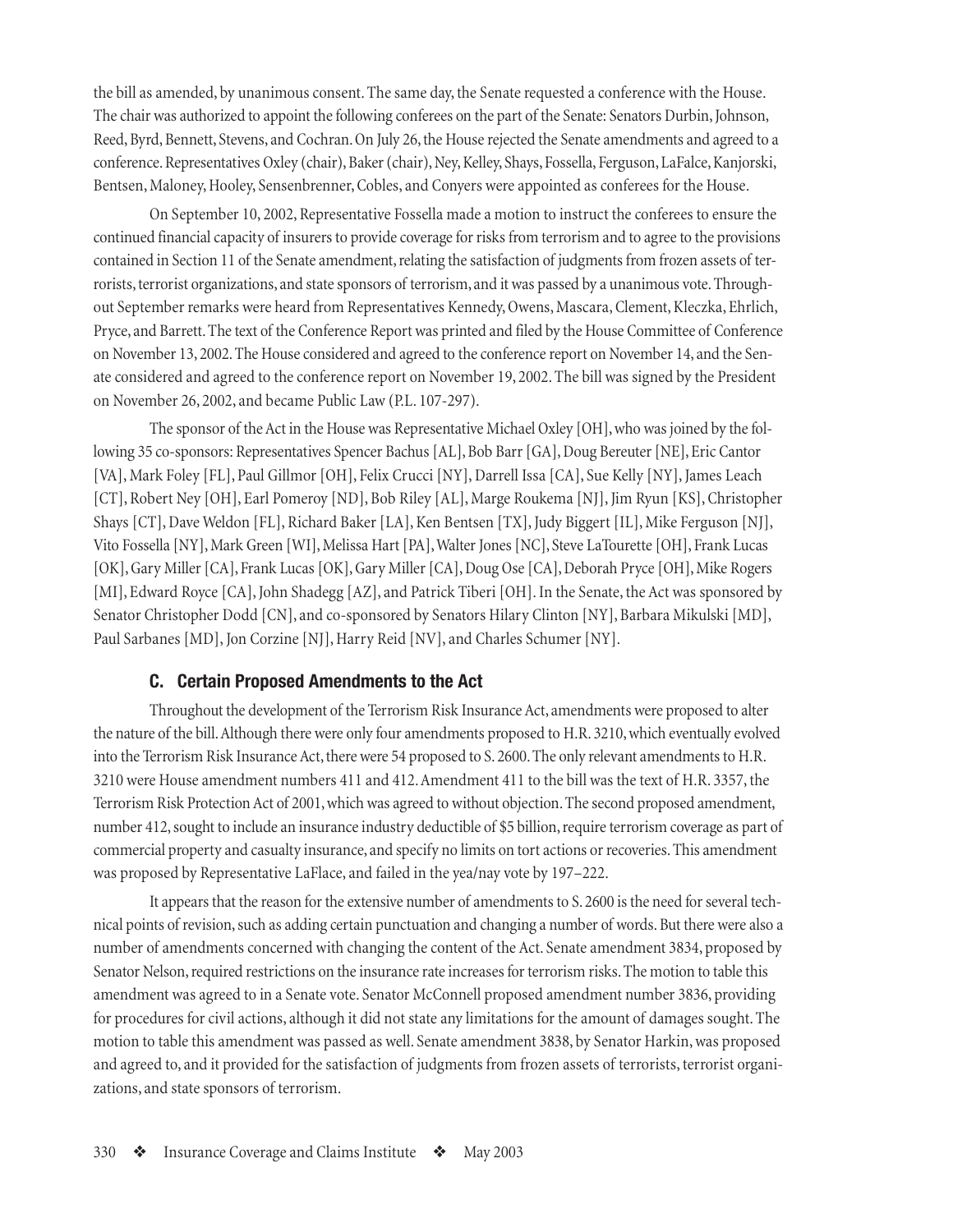<span id="page-18-0"></span>Senator Hatch proposed the amendment 3839, but it was withdrawn on June 13, 2002. The purpose of this amendment was to implement the International Convention for the Suppression of Terrorist Bombings to strengthen criminal laws relating to attack on places of public use, to implement the International Convention on the suppression of the Financing of Terrorism, and to combat terrorism and defend the nation against terrorist acts. It seems that this amendment coincided in part with the fundamental principles of the Multi-Nation Specific Peril Terrorism Coverage Program, but it was never put to a vote in the Senate. Senator Hatch also proposed another noteworthy amendment that put a ban on punitive damages, number 3871. Specifically, the amendment said that punitive damages are not permitted in any action under the Act. This amendment was ordered to lie on the table.

Senator Dodd also played a major role in proposing amendments to S. 2600. Senate amendment 3876 aimed to include workers' compensation insurance under the Act, and it was passed in the Senate by unanimous consent. Amendment 3887 prohibited any duplicative federal compensation for the same act of terrorism that is covered under any other federal insurance or re-insurance program. This amendment was also agreed to in the Senate by unanimous consent. Finally, another amendment that is relevant to this discussion of the limitations of the Terrorism Risk Insurance Act is number 3880, also proposed by Senator Dodd. This amendment called for the investigation and reporting on the issues relating to permitting insurance companies that provide property and casualty insurance, life insurance, and other lines to establish deductible reserves against terrorism or other catastrophic events. This amendment was submitted and ordered to lie on the table on June 17, 2002.

#### **D. Final Passage of the Act**

On November 14, 2002, the House agreed to the Conference Report by a voice vote, and the bill was sent to the Senate. Roll call vote number 252 was taken in the Senate on the Conference Report, and the bill passed by a vote of 86 yeas to 11 nays, with three members abstaining. The President signed the Terrorism Risk Insurance Act on November 26, 2002. On December 16, 2002, the new legislation became Public Law (P.L. 107-297).

#### **E. Continuing Issues Not Addressed by the Act**

There are numerous aspects of the Terrorism Risk Insurance Act's temporary "stop loss" approach that, while serving the immediate needs of many consumers of property and casualty insurance for affordable and adequate terrorism loss cover, fall well short of providing the underwriting specificity, long-term security, multination scope, and comprehensive all-line coverage envisioned by the proposed Program. Unlike the Program, the Act does not: (1) create a specific peril based endorsement/section, but instead relies on existing all risk forms; (2) respond to per event aggregate losses under \$5 million; (3) leave all premiums in the private sector, opting instead to collect a 3 percent surcharge on total property and casualty premiums from consumers specifically tied to terrorism cover; (4) include protection for personal and re-insurance lines; (5) provide \$300 to \$400 billion annually at the government tier, instead capping all federal protection at \$90 billion (year 1), \$87.5 billion (year 2), and \$85 billion (year 3); and (6) have a multi-nation tier of coverage for what is clearly a global risk. Moreover, failure of an insured to pay the 3 percent surcharge permits the carrier to exclude it from the Act's protections.

The Act immediately pre-empts state court actions in favor of multidistrict-based federal forums, and mandates use of traditional choice of law principles. While the Program also envisions federal jurisdiction, it proposes an immediate reliance on public ADR forums, with full appellate rights.

The Act permits all current and future punitive damages theories to apply in these now-federal actions, but does not insure them. The Program clearly limits the availability of punitive awards to circumstances of fraud or deceit. Other aspects and details about the Act relevant to the Program are addressed in the relevant sections below.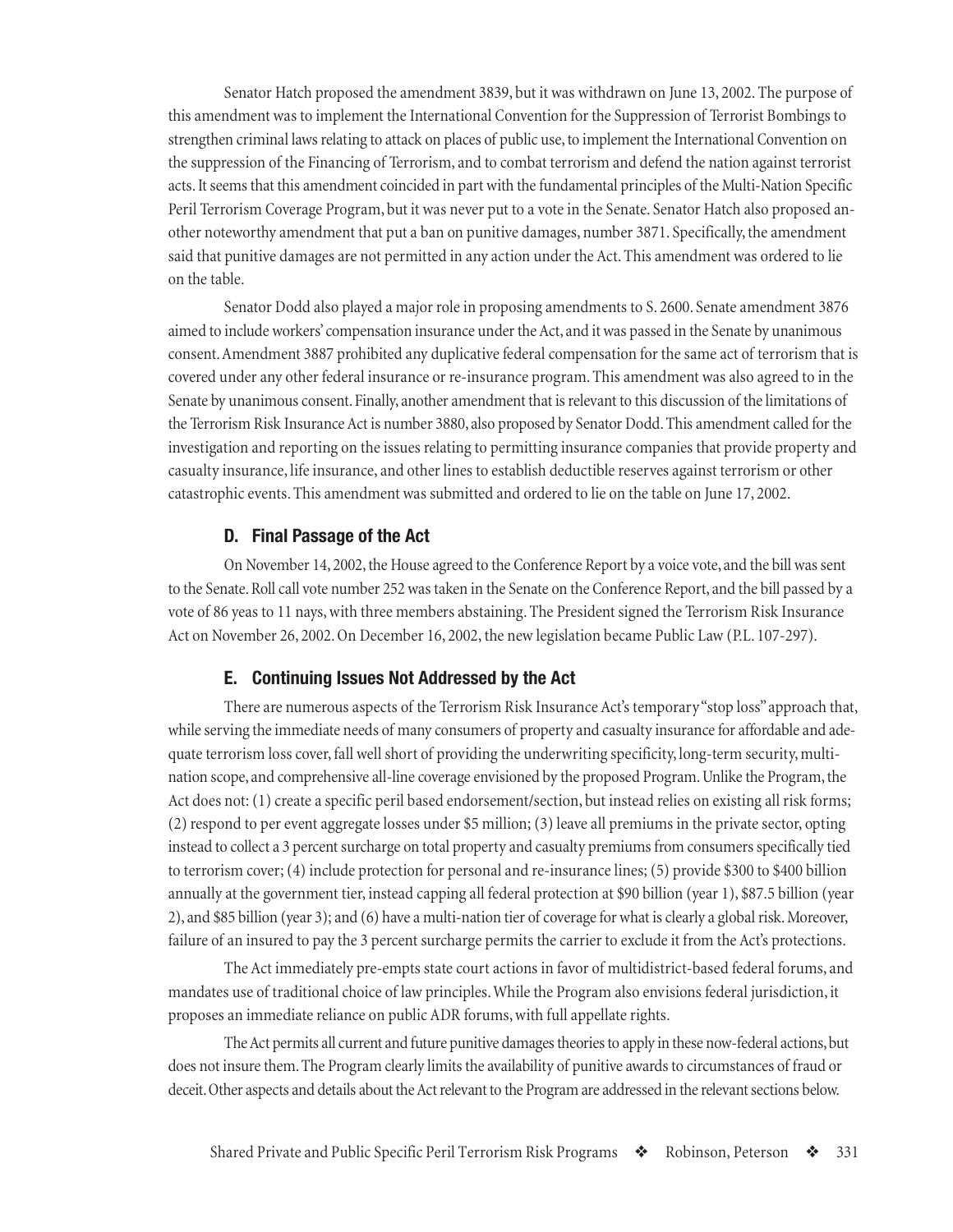<span id="page-19-0"></span>For the past 15 months, the Federal Air Transportation Safety and System Stabilization Act has been the only federal response to terrorist losses. This effort, directed only to the casualties of September 11, 2001, provides a specific response that serves solely to: (1) cap the civil liabilities of the public agencies that responded to the attack, the airlines involved, and the owners of the attacked buildings and their tenants; and (2) cap recoveries by the families of the casualties of the attack.

While important and beneficial in the short term, neither of these stopgap legislative measures fully addresses the extent or scope of this risk. Moreover, the Terrorism Risk Insurance Act's \$5 million "deductible," failure to protect re-insurers, and federal premium surcharge may well serve to exclude many insureds from this coverage—most probably the "little guys" who need the protection the most. The Multi-Nation Specific Peril Terrorism Coverage Program, as proposed, has none of these defects, and provides for a multi-national response that serves to fully meet the true magnitude of this global threat.

#### **F. Catastrophic Risks Not Covered under the Act**

In the United States, the scope of coverage for the three major lines of insurance is regulated separately in each state, the District of Columbia, and Puerto Rico (the "52 Regulatory Jurisdictions"), rather than on a federal basis. The Terrorism Risk Insurance Act leaves undisturbed this allocation of oversight responsibility. Property and Personal Lines have traditionally been required by these regulators to respond to terrorism losses under all risk policies. Even acts of nuclear, chemical, or biological terrorism are not excluded from most Property and Personal Line policies. This is because "all risk," as opposed to "specific peril," coverages include neither war risk nor terrorism act exclusions. Casualty lines likewise use all risk forms (except for E&O, D&O, Personal Injury, and other specific peril policies), but these covers are liable for a terrorist loss only if it falls outside the definition of a war risk or other applicable exclusion or condition.

#### **G. Re-Insurance Issues Not Addressed by the Act**

One of the major obstacles noted above to continued, let alone expanded, terrorism coverage is the prospective threat of many re-insurers to refuse to "follow the fortunes" of their direct market policyholders for this specific terrorism risk. The Terrorism Risk Insurance Act may well force them to do so, as it provides no protection for their policy losses. Without continued re-insurance, the direct market must act to exclude this risk which it can no longer do—or obtain enough premium to remain solvent, should it have to cover terrorism's losses. This will serve to: drive premiums even higher; leave some insureds uncovered, if they cannot pay the federal surcharge; and perpetuate the instability in the marketplace the Act was intended to reduce, if not eliminate.

#### **VI. Conclusion**

Private sector insurance performs an essential function in free societies because it supports, in great measure, the sovereign's civil justice systems. It is insurance that more often than not pays the settlement or the award that makes the plaintiff whole (while paying the plaintiff 's lawyer), and insurance that pays the defendant's attorney and protects the insured from loss. In a very real sense, most citizens and businesses would not have access to or the protections of a civil justice system without the presence of a viable insurance community.

The continued viability of this critical infrastructure requires that carriers in the various nations of the world not be called upon to bear an unrealistic or destructive share of terrorism losses. The governments in each nation should bear their fair share of this risk—that which is above and cannot be covered by the private sector. Governments are also equipped to share this risk on an international basis when necessary. Sovereigns can mandate a terrorism insurance program in harmony with their existing financial, governmental, and civil justice sys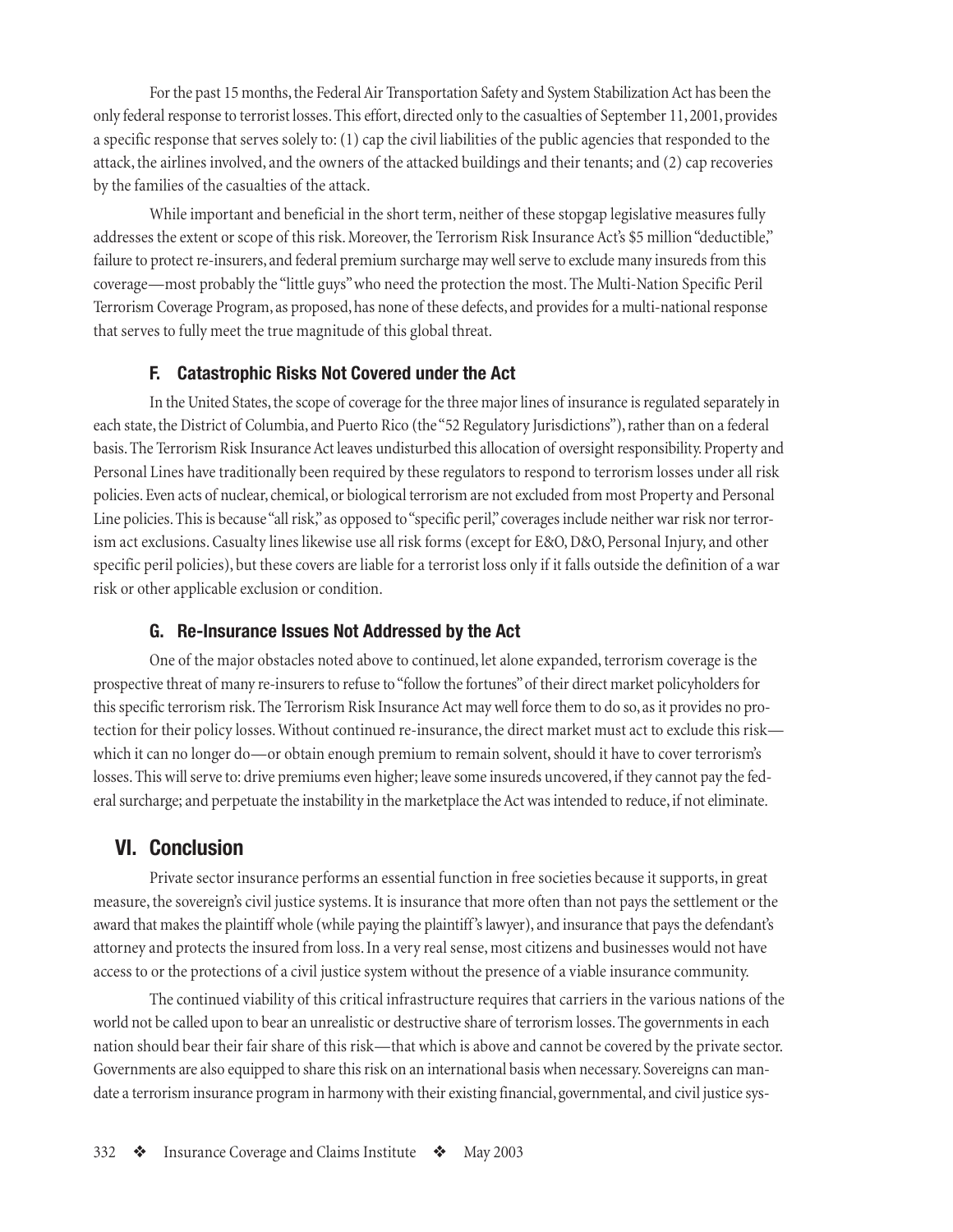<span id="page-20-0"></span>tems. They can and ought also provide protections to the private re-insurance community's terrorist loss market, so it too can be stabilized and have a playing field level with its direct carrier insureds.

It is folly to plan to muster one's full economic forces after the next attack. This is a worldwide risk that should be spread among each nation in the international community. Short of armed force by a free people, the proposed Multi-Nation Specific Peril Terrorism Coverage Program described in this article is one of the most effective financial weapons available to directly combat fear, build a sense of trust and security, and protect society from the acts of terrorists. The time to engage in the debate on this proposal is now, before the valuable window created by the Terrorism Risk Insurance Act closes.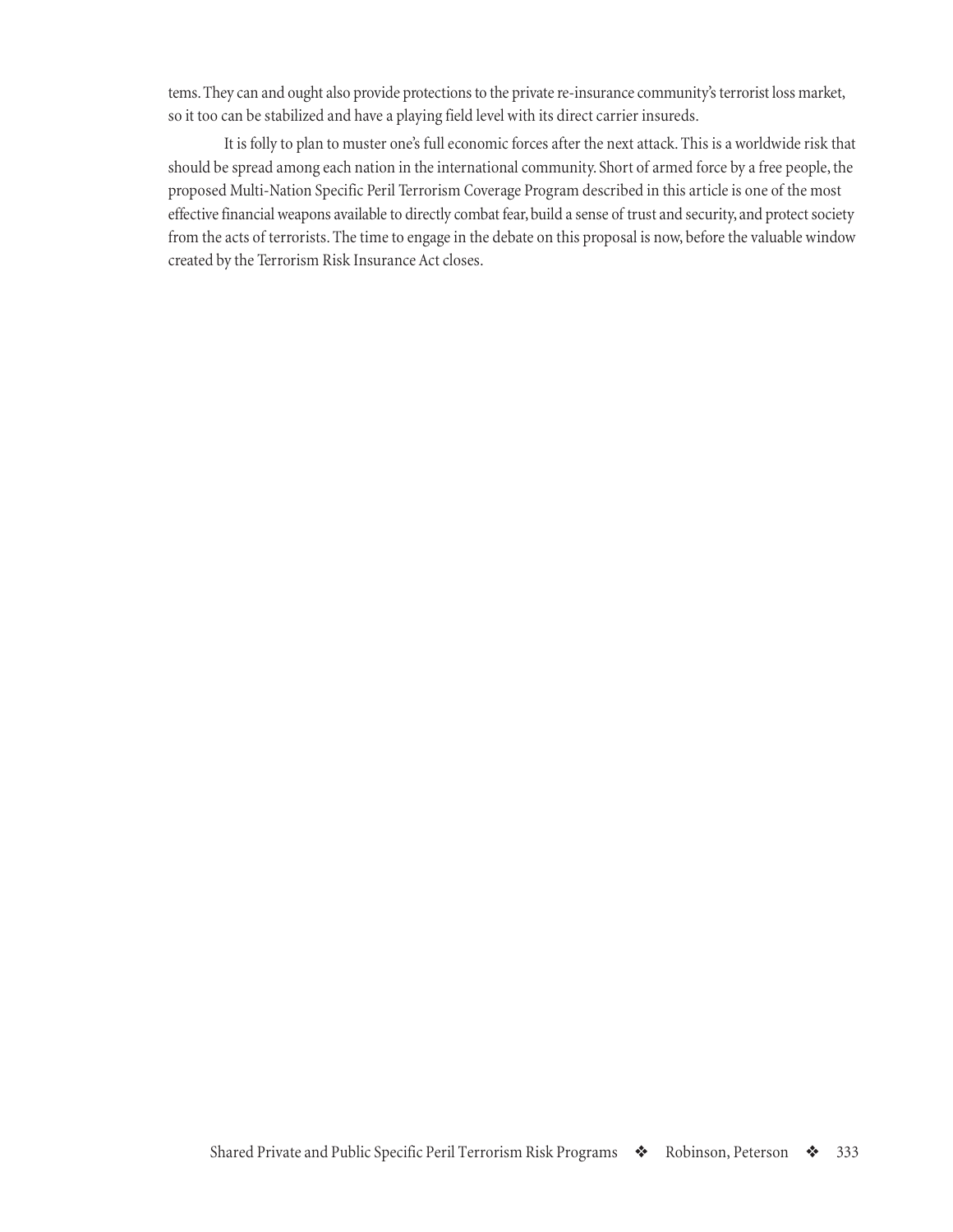## <span id="page-21-0"></span>Appendix The World Jurist Association's Madrid, Spain, 2002 Resolution on Terrorism Risk Insurance

WHEREAS the availability of insurance is essential, from both a historic and pragmatic perspective, to provide for the security and compensation of human and economic losses which result from various causes;

WHEREAS insurance is a means to instill confidence and stability in individuals, nations and economic transactions worldwide;

WHEREAS acts of terrorism are capable of causing catastrophic human and economic loss, the disruption of economic stability and the destabilization of governments;

WHEREAS the potential magnitude of human and economic losses which result from acts of terrorism can exceed the capacity of the private insurance sector alone;

WHEREAS individual governments have the capacity, in varying degrees, to enter into insurance coverage partnerships with the private insurance sector, or if they lack the capacity to enter into such partnerships, to consider enabling legislation to allow for such partnerships, to more fully efficiently and quickly respond to international terrorism losses than either party could without the other;

WHEREAS both the private insurance sector and individual governments may need the aid and assistance of other nations in the international community to respond to such losses;

WHEREAS the United Nations could provide a unique forum for insurance professionals, business leaders and statesmen from all nations to meet, consider and analyze how insurance establishments and government partnerships worldwide can best prepare for and respond to the economic and human consequences of acts of terrorism before such acts cause further catastrophic economic and social harm;

WHEREAS one of four objectives stated in the preamble of the Charter of the United Nations is to employ international machinery for the promotion of the economic and social advancement of all peoples;

IT IS HEREBY RESOLVED that this conference recommends that the Executive Board of the World Jurist Association urge the United Nations to address, by the most appropriate means, how best the private insurance sector, individual governments and the United Nations can work together to provide an international terrorism risk insurance program designed to preserve, protect and defend each nation, its people and the world community from the economic consequences of international terrorism, and thereby promote economic stability and social advancement. It also calls upon the Executive Board to subsequently pursue this issue through interaction with the United Nations Secretary General.

The World Jurists Association's Executive Board acted in July 2002 to send the above-resolution to the United Nations.